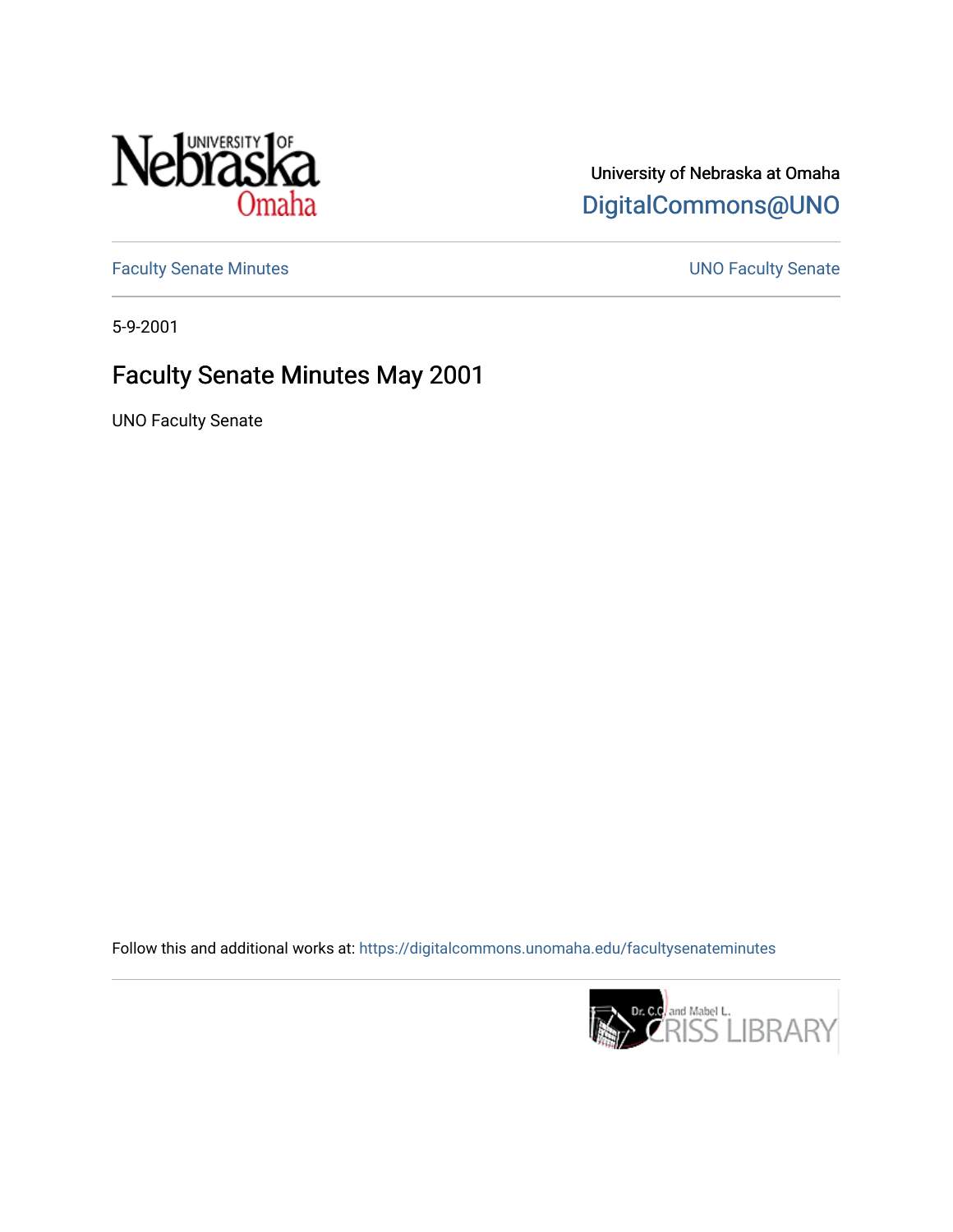## **Faculty Senate of the University of Nebraska at Omaha 2000-2001 Senate Minutes Wednesday, May 9, 2001, 2:00 p.m., Alumni Center, Bootstrapper Hall**

24 Continuing Senators + Past President Attendees (19 +1): N. Bacon, W. Bacon, Carlson, El-Rewini, File, Hagen, Landis, O'Connell, Paterson, Sobel, Smith, Valle Excused (2): Chung, Coyne, Shroder, Smallwood Unexcused: Engelmann, Fawcett, Johnson, Mande, Mitchell, Thompson, Barron-McKeagney, Tuan, Zhao

13 Retiring Senators Attendees (9): Bartle, Baum, J. Carroll, Elder, Falconer Al-Hindi, Irvin, Metal-Corbin, Excused (4): Allen, Foster, Metal-Corbin, Shaw Unexcused: DeLone, Haworth,

13 Newly Elected Senators Attendees (11): Bragg, Bruckner, M. Carroll, Dickson, Helm, Littrell, Neathery-Castro, Pedersen, E. Williams, Wolcott Excused (2): Bruckner, Sadlek, Schulte Unexcused: Nazem,

03 Replacement Senators for Sabbaticals Permanent Replacement for Sobel (1 Year Sabbatical): S. Williams Temporary Replacement for Carlson (Fall Semester Sabbatical): Latchaw (Excused)

2001-2002 Faculty Senate = 37 Senators + Past President

Presiding Officers: Paterson & W. Bacon (Constitution, Article IV & Bylaws, Article I, Section 1) Parliamentarian: Bartle (Constitution, Article IV)

Guests: Paul Kosel, Chairperson, Staff Advisory Council Stephanie Trudell, Student Senate/Faculty Senate Liaison Michael O'Connor, Higher Education Reporter, Omaha *World-Herald* Quorum: Simple Majority/19 (Constitution, Article IV)

Official Call To Order: Senator Paterson called the meeting to order.

Introduction of Guests: Senator Paterson introduced the following guests.

Staff Advisory Council Chair: Paul Kosel

Student Senate/Faculty Senate Liaison: Stephanie Trudell

Higher Education Reporter for the Omaha *World-Herald*: Michael O'Connor

Presentation and Approval of Minutes: Senator Paterson asked for approval of the April 11, minutes (agenda attachments 1-22). The minutes were approved as submitted.

Motion to Suspend the Rules: To ensure a quorum is present, the Executive Committee requests a "suspension of the rules" to move the Committee on Rules' resolutions and reconsideration of the Shanghai Program

Resolution 2534 (Old Business) to items V and VI on the agenda.

Motion: On behalf of the Executive Committee, Senator Paterson moved suspension of the rules.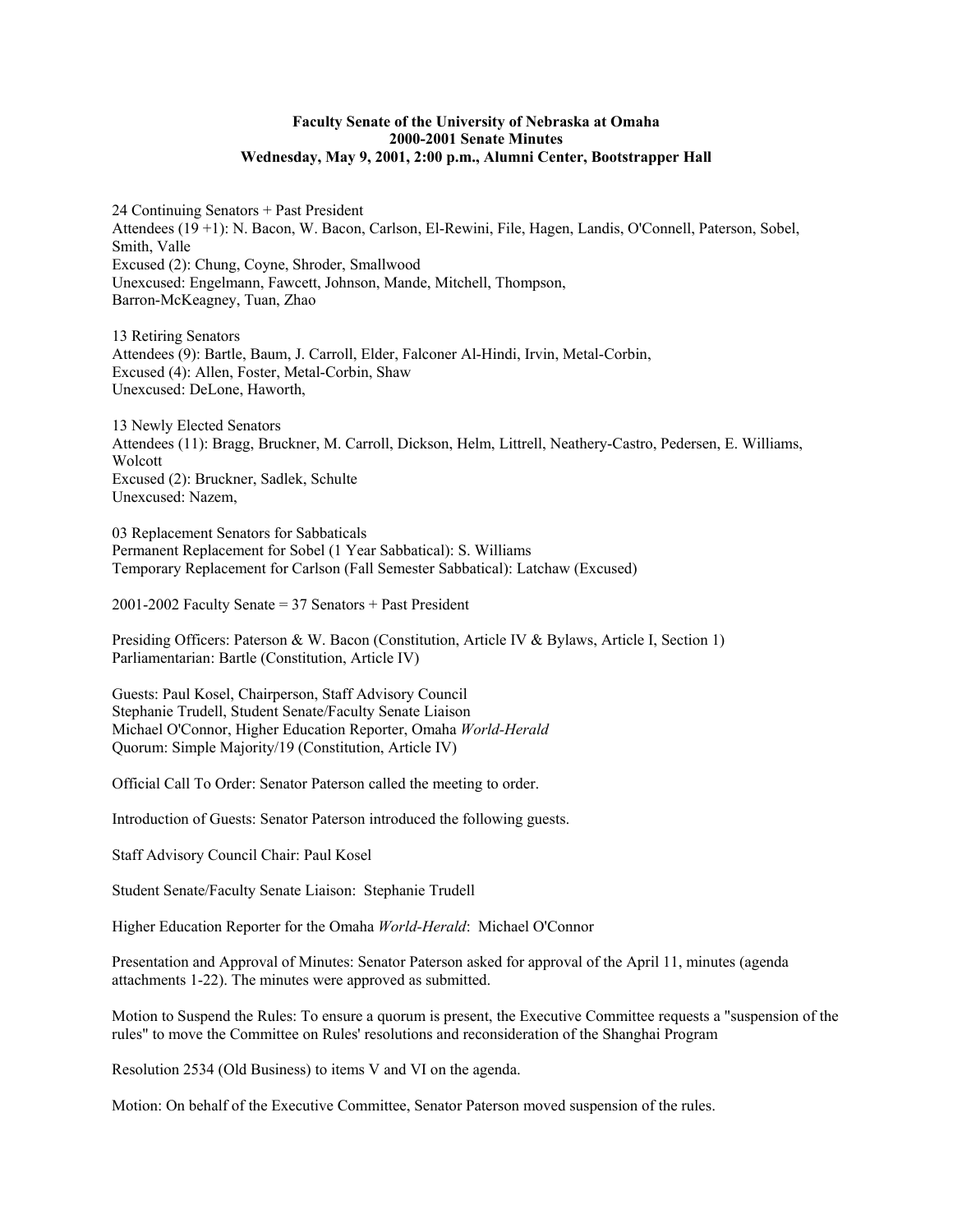Second: Senator seconded the motion.

Vote: The motion was approved unanimously.

Standing Committee Report

Committee on Rules: Senator Sobel moved the following resolutions.

Resolutions

Resolution 2543 05/09/01: Committee on Rules

BE IT RESOLVED, that the following names go forward as three-year appointments from 08/01/01, through 07/31/04, to the University Committee on Academic Fees:

Karen Robinson (to replace Laura Dickson) John Maloney (to replace Manoj Sharma) Edmund Tisko (to replace Joseph La Voie)

Motion: On behalf of the Committee on Rules, Senator Sobel moved the resolution. Second: A second is not required since the committee moved the resolution. Discussion: None. Vote: The motion was approved unanimously.

Resolution 2544 05/09/01: Committee on Rules (held over from 04/11/01due to lack of quorum)

BE IT RESOLVED, that the following names go forward as the Faculty Senate's representatives from the Committee on Academic and Curricular Affairs and the Committee on Goals and Directions each for a one-year term from 05/09/01, through 05/08/02, to the Academic Planning Council:

Ethel Williams, Committee on Academic and Curricular Affairs (to replace Melodee Landis) Ann Coyne, Committee on Goals and Directions (re-appointment)

Motion: On behalf of the Committee on Rules, Senator Sobel moved the resolution. Second: A second is not required since the committee moved the resolution. Discussion: None. Vote: The motion was approved unanimously.

Resolution 2546 05/09/01: Committee on Rules (held over from 04/11/01due to lack of quorum)

BE IT RESOLVED, that the following names go forward as three-year appointments from 08/01/01, through 07/31/04, to the University Committee on the Advancement of Teaching:

Susan Maher, College of Arts and Sciences (to replace Angela Valle) Joanne Sowell, College of Fine Arts (to replace Larry Bradshaw)

Motion: On behalf of the Committee on Rules, Senator Sobel moved the resolution. Second: A second is not required since the committee moved the resolution. Discussion: None. Vote: The motion was approved unanimously.

Resolution 2547 05/09/01: Committee on Rules (held over from 04/11/01due to lack of quorum)

BE IT RESOLVED, that the following name go forward as a three-year appointment from 08/01/01, through 07/31/04, to the University Committee on Athletics: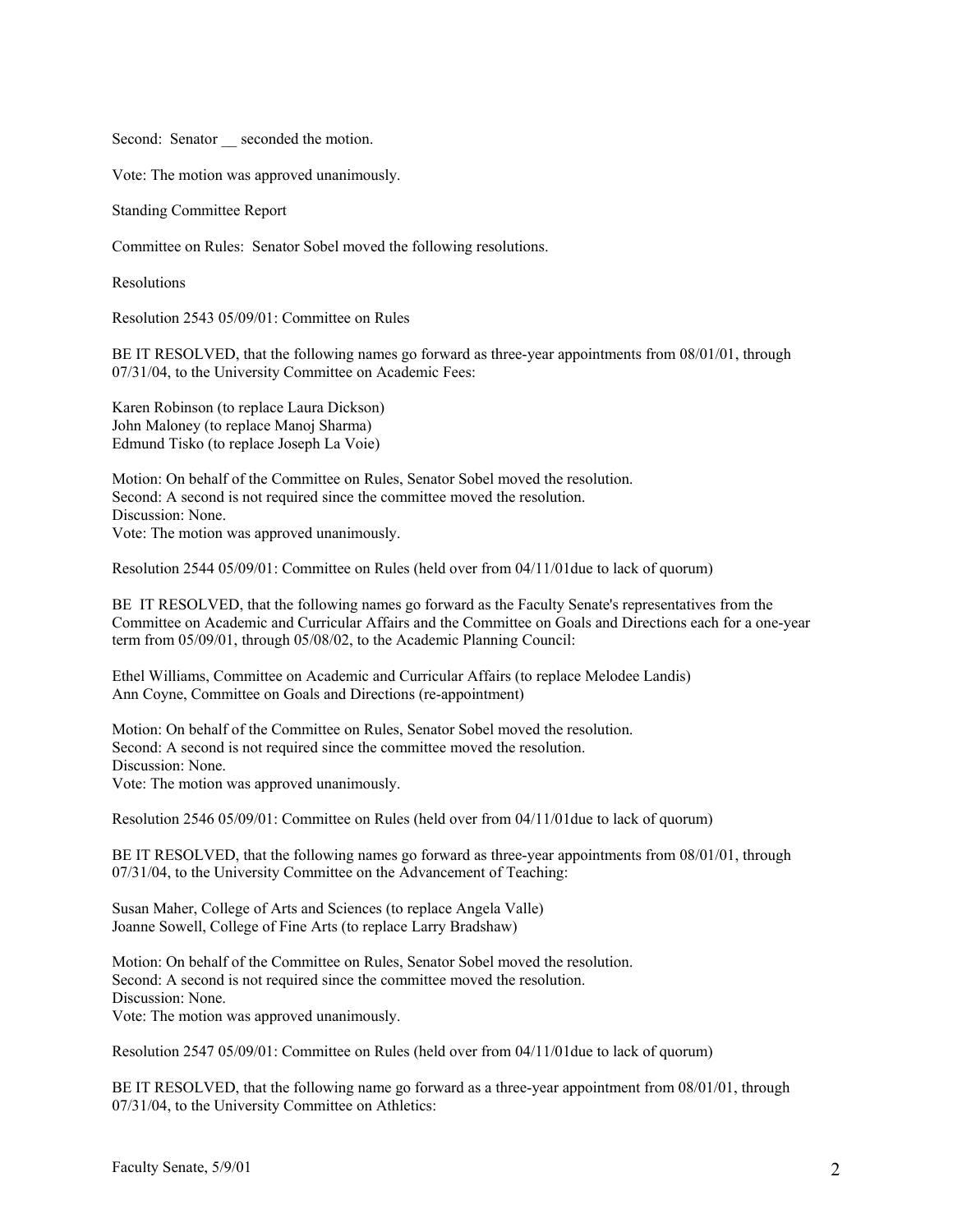Richard File (to replace Leah Pietron)

Motion: On behalf of the Committee on Rules, Senator Sobel moved the resolution. Second: A second is not required since the committee moved the resolution. Discussion: None. Vote: The motion was approved unanimously.

Resolution 2548 05/09/01: Committee on Rules (held over from 04/11/01due to lack of quorum)

BE IT RESOLVED, that the following names go forward as three-year appointments from 08/01/01, through 07/31/04, to the University Committee on Computer Usage:

Marchel Austin (to replace Kathleen Henebry) William Clute (to replace Kim Sosin) Ronald Bauers (to replace Deborah Smith-Howell)

Motion: On behalf of the Committee on Rules, Senator Sobel moved the resolution. Second: A second is not required since the committee moved the resolution. Discussion: None. Vote: The motion was approved unanimously.

Resolution 0000 05/09/01: Committee on Rules = RESOLUTION TABLED

BE IT RESOLVED, that the following name go forward as a three-year appointment from 08/01/01, through 07/31/04, to the University Committee on Facilities Planning:

TBA (to replace Russell Smith)

Motion: On behalf of the Committee on Rules, Senator Sobel moved the resolution. Second: A second is not required since the committee moved the resolution. Discussion: None. Vote: The motion was approved unanimously.

Resolution 2549 05/09/01: Committee on Rules (held over from 04/11/01due to lack of quorum)

BE IT RESOLVED, that the following names go forward as three-year appointments from 08/01/01, through 07/31/04, to the University Committee on Library and Learning Resources:

Manoj Sharma ( to replace Carol Ebdon) Ineke Marshall (to replace Juliette Parnell-Smith) Maria Elvira Villamil (to replace Nicholas Stergiou)

Motion: On behalf of the Committee on Rules, Senator Sobel moved the resolution. Second: A second is not required since the committee moved the resolution. Discussion: None. Vote: The motion was approved unanimously.

Resolution 2550 05/09/01: Committee on Rules

BE IT RESOLVED, that the following names go forward as three-year appointments from 08/01/01, through 07/31/04, to the Parking Advisory Committee:

John Bartle (to replace Frederic Laquer) Donald Greer (to replace John Noble)

Motion: On behalf of the Committee on Rules, Senator Sobel moved the resolution.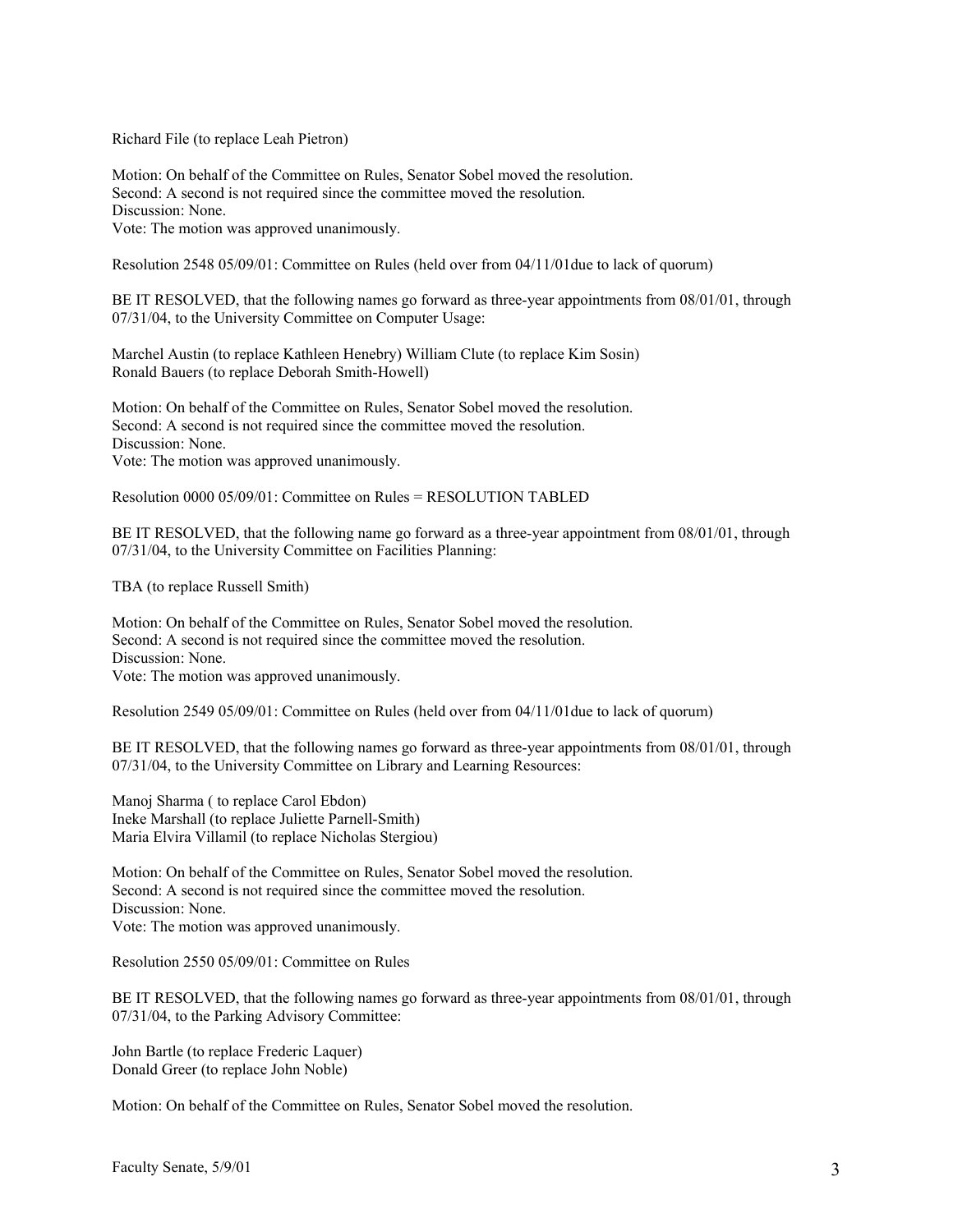Second: A second is not required since the committee moved the resolution. Discussion: None. Vote: The motion was approved unanimously.

Resolution 2551, 05/09/01: Committee on Rules (held over from 04/11/01due to lack of quorum)

BE IT RESOLVED, that the following names go forward as three-year appointments from 08/01/01, through 07/31/04, on the University Committee on Research (UCR):

Mark Rousseau (to replace Roni Reiter-Palmon, A&S, Social Science) Thomas Lorsbach (to replace John Hill, Education) Gary Day (to replace Douglas Paterson, Fine Arts) Roger Hoburg (to replace John Shroder, At-Large)

Motion: On behalf of the Committee on Rules, Senator Sobel moved the resolution. Second: A second is not required since the committee moved the resolution. Discussion: None. Vote: The motion was approved unanimously.

Resolution 2552, 05/09/01: Committee on Rules

BE IT RESOLVED, that the following names go forward as three-year appointments from 08/01/01, through 07/31/04, to the University Committee on Student Affairs:

Barbara Simcoe (to replace Barbara Simcoe) Carolyn Gascoigne (to replace Andrew Smallwood) Scott Harrington (to replace Maria Elvira Villamil)

Motion: On behalf of the Committee on Rules, Senator Sobel moved the resolution. Second: A second is not required since the committee moved the resolution. Discussion: None. Vote: The motion was approved unanimously.

Resolution 2553 05/09/01: Committee on Rules

BE IT RESOLVED, that the following names go forward as three-year appointments from 08/01/01, through 07/31/04, to the Student Publications Board:

Frederic Laquer (reappointment) Sheri Wilson (reappointment)

Motion: On behalf of the Committee on Rules, Senator Sobel moved the resolution. Second: A second is not required since the committee moved the resolution. Discussion: None. Vote: The motion was approved unanimously.

Resolution 2554, 05/09/01: Committee on Rules (last minute addition=R# out of sequence)

BE IT RESOLVED, that the following name go forward as the graduate faculty representative to serve a two-year appointment from 08/01/01, through 07/31/04, on the Chancellor's Commission on Multicultural Affairs:

Ethel Williams

Motion: On behalf of the Committee on Rules, Senator Sobel moved the resolution. Second: A second is not required since the committee moved the resolution. Discussion: None.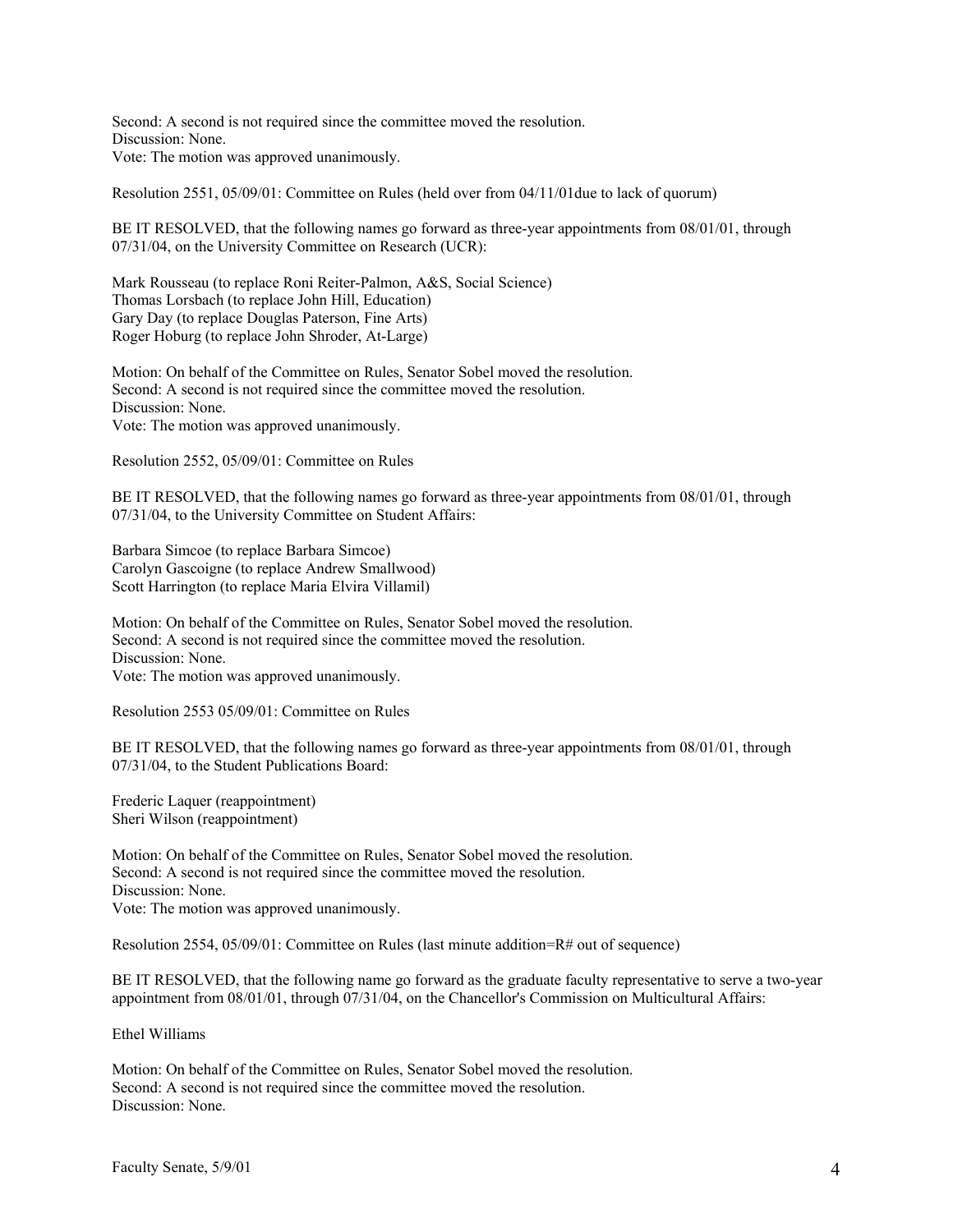Vote: The motion was approved unanimously.

Resolution 2555, 05/09/01: Committee on Rules

WHEREAS, it is the charge of the Faculty Senate Committee on Rules to provide to the Vice Chancellor of Academic Affairs a list of twice as many willing faculty than are actually needed to serve on Dean Search Committees, and

WHEREAS, the Faculty Senate Committee on Rules has discharged this responsibility in an effective and timely manner twice within the past twelve months (fourteen faculty nominees in the case of the Arts and Science Dean Search, and another fourteen nominees in the case of the CPACS Dean Search), and

WHEREAS, those faculty members chosen to serve have, in good faith, spent a great deal of time and effort discharging their duties, and

WHEREAS, in the case of the search for a Dean of Arts and Sciences, the search committee's recommendation was declined without satisfactory explanation, resulting in the resignation of two members of the committee, and

WHEREAS, faculty are reluctant to serve on committees in which they perceive no useful outcome of their service, therefore making it extremely difficult to recruit faculty to said committees; therefore,

BE IT RESOLVED, that the Faculty Senate encourages the administration to clarify the position the faculty search committee plays in the hiring of deans, and to provide clear and specific guidelines for such an important task.

Motion: On behalf of the Committee on Rules, Senator Sobel moved the resolution. Second: A second is not required since the committee moved the resolution. Discussion: None. Vote: The motion was approved unanimously.

Old Business

Shanghai Program Resolution: Senator N. Bacon proposed reconsideration of the Shanghai resolution (held over from 04/11/01 due to lack of quorum).

Resolution 2556, 05/10/01: Amendment of Resolution 2534 on Behalf of the Assembly

BE IT RESOLVED, that the Faculty Senate of the University of Nebraska at Omaha amends previously adopted Resolution 2534 as follows:

Resolution 2534, 03/07/01: Executive Committee and Cabinet

WHEREAS, on February 26, 2001, the global e-learning project in cooperation with the International Institute for Information Science and Technology (IIIST) in Shanghai, China was contractually extended in its research and design stage, and

WHEREAS the UNOmaha faculty bear the primary responsibility for the integrity of all UNOmaha degrees and the pedagogical legitimacy of all UNOmaha course offerings, and

WHEREAS, the UNOmaha-IIIST project does not clearly fit into the objectives of the UNOmaha Strategic Plan, and

WHEREAS, global studies remain an important and attractive part of the UNOmaha educational experience for students "to find their place in the world," and

WHEREAS, pedagogical issues involving project courses required for UNOmaha degree programs remain unresolved and require prompt on-site clarification and creative problem-solving, therefore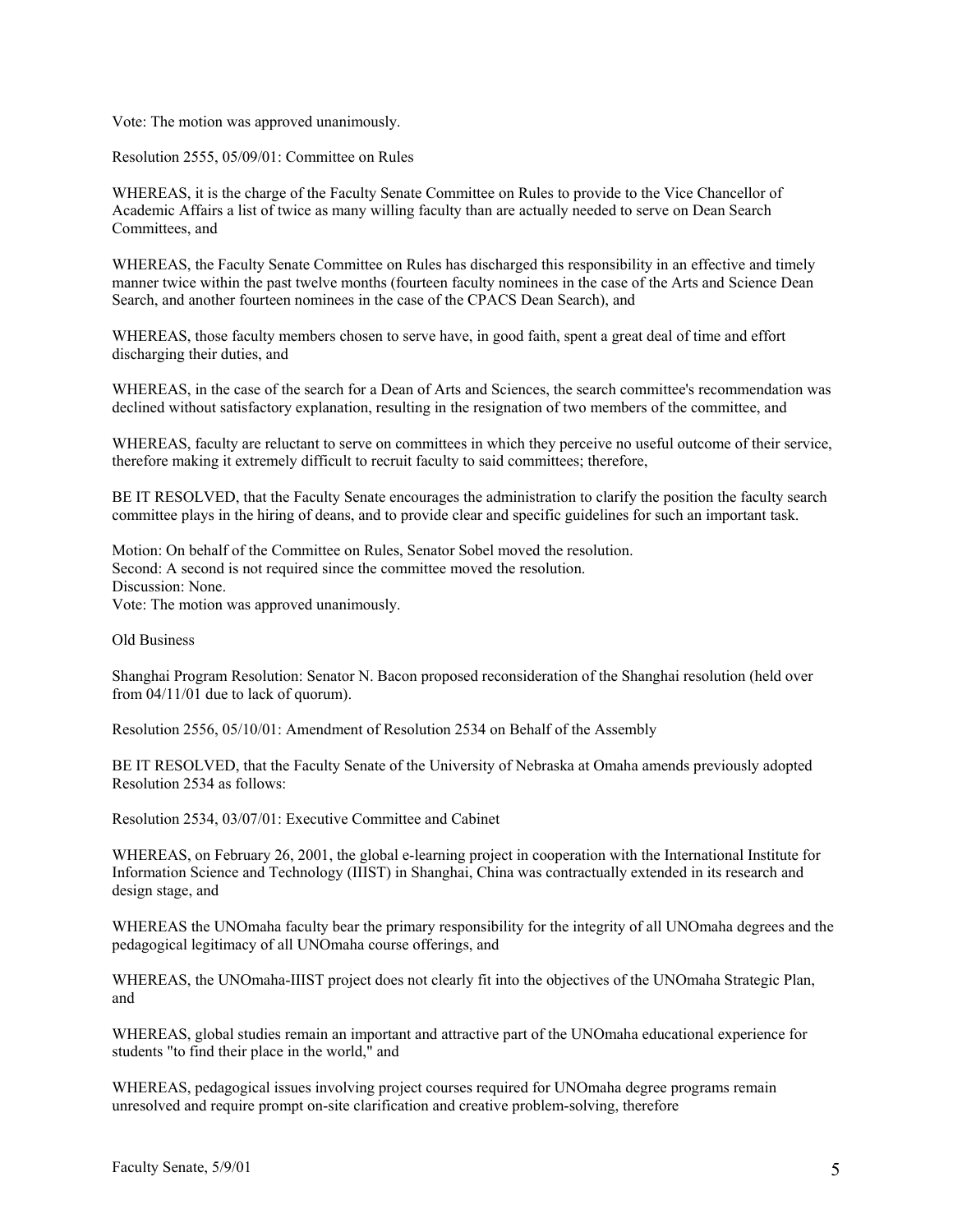BE IT RESOLVED, that the UNOmaha Faculty Senate strongly recommends that the Strategic Plan be amended to reflect UNOmaha's continuing commitment to international education, and

BE IT FURTHER RESOLVED, that the UNOmaha Faculty Senate strongly recommends that delegations from the English and Communication Departments be urgently dispatched to Shanghai for the purposes of issue clarification and problem-solving discussions with the IIIST administration and instructional staff.

Discussion:

End of Suspension of Rules: Return to standard agenda format.

Officers Reports

President's Report: Senator Paterson reported on the following.

Written Reports

Executive Committee and Administration, April 18 (agenda attachment 23)

Chancellor's Council, April 19 (agenda attachment 24)

Verbal Reports

Deans Forum: Per majority agreement by the full senate, the president's report on the activities of the Deans Forum will be given verbally only in order to respect and ensure the confidentiality of the issue discussed therein. No written report will be provided nor minutes taken.

Senate Representation on Deans Forum: At the April 4, Executive Committee and Cabinet meeting Senator Paterson suggested inviting Vice Chancellor Hodgson to the next meeting to address the issue of why the Deans Forum continues to refuse senate representation at their meetings. All present agreed. Vice Chancellor Hodgson was unable to attend the May 2, meeting but has confirmed attendance on June 6.

Resolution: See Resolutions 2556 and 2587 below..

Announcements

Faculty Senate/Staff Advisory Council Banquet: All senators who served during the 2000-2001 academic year as well as all new 2001-2002 senators should have received an invitation from Chancellor Belck to attend the annual banquet on Thursday, May 10. The event will be held in the MBSC Nebraska Room and Ballroom beginning at 6:30 p.m. (agenda attachment 25)

Board of Regents: The next meeting is scheduled for May 18-19.

Change in Directions Announced for Parking at Civic for May 5 Commencement:

"This morning, May 3, city officials changed the flow of traffic around Civic Auditorium in downtown Omaha. As of today, 19th Street has returned to one-way status. This change nullifies the directions sent out by campus officials May 2 in conjunction with Saturday's commencement ceremony at the Civic Auditorium. Platform party, guests and faculty should ignore those directions and proceed north on 19th Street to arrive at the designated lots or parking structure. For more information, call x4-3509." (Copied from 05/03/01 ENotes.)

Vice President/President-Elect's Report: Senator W. Bacon

No report.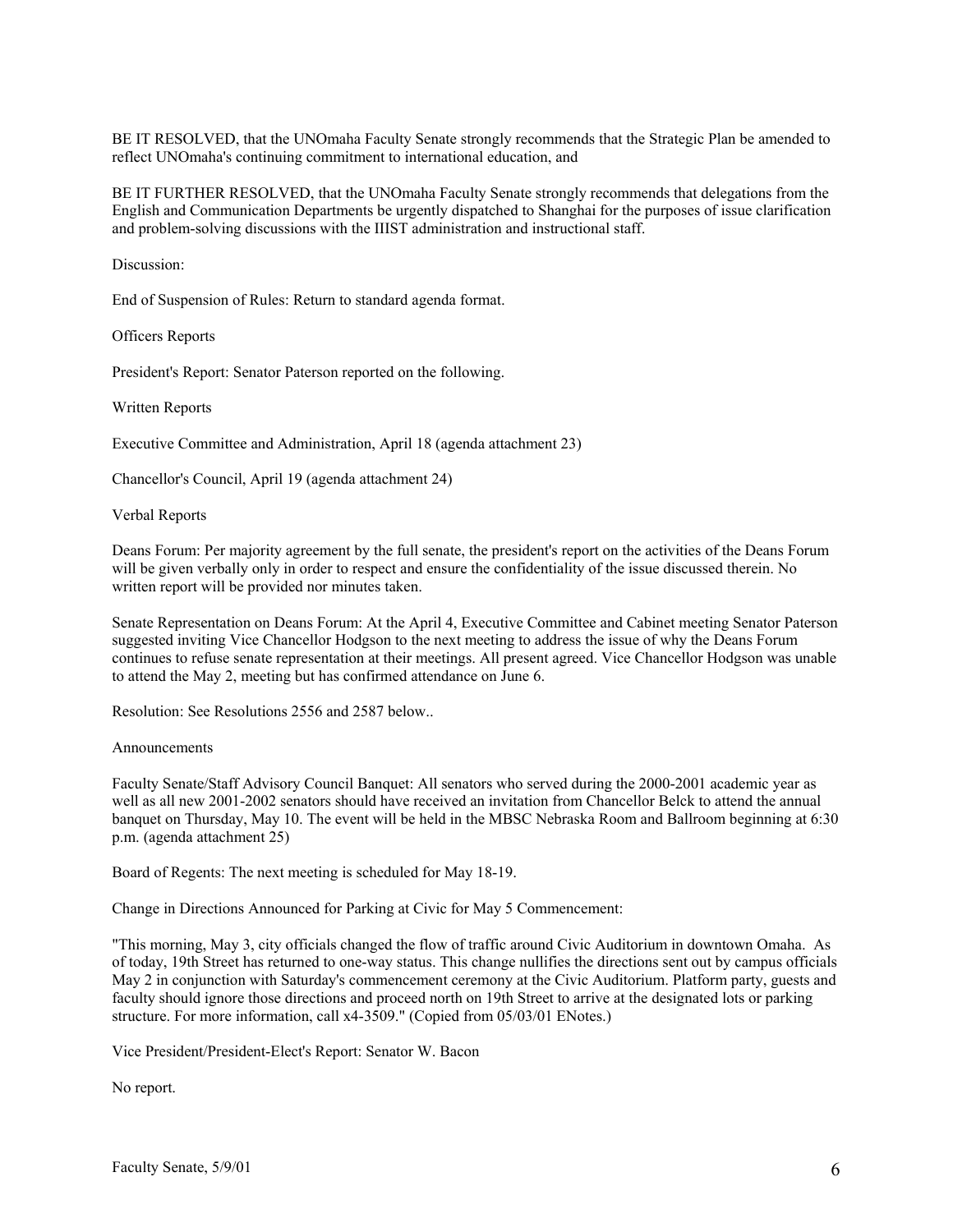Secretary-Treasurer's Report: Senator El-Rewini reported on the following.

Written Reports: April 30 (agenda attachment 26)

Executive Committee Report: Senator W. Bacon reported on the following.

Resolution 0000, 05/09/01: Presented by the Executive Committee on Behalf of the Assembly = DEFEATED

WHEREAS, the Faculty Senate has asked that the President of the Faculty Senate participate in the Dean's Forum, and

WHEREAS, the Vice Chancellor for Academic Affairs and the Dean's Forum has expressed a reluctance to include the Faculty Senate President in their deliberations, and

WHEREAS, the Faculty Senate, as elected office holders, represent the interests of the faculty in a wide-array of academic and curricular issues, and

WHEREAS, the President of the Faculty Senate, as an office holder, represents the faculty in a wide-array of academic and curricular issues; therefore,

BE IT RESOLVED, that the Faculty Senate recommends to the Vice Chancellor for Academic Affairs that the position of Faculty Senate President also be designated Dean of the Faculty, and, with appropriate duties and responsibilities assigned, be included formally on the Dean's Forum

New Charge - Review Proposed Name Change for the Department of Dramatic Arts: Associate Vice Chancellor for Academic Affairs, John Farr, has requested the proposed name change from the Department of Dramatic Arts to the Department of Theatre be reviewed by the Faculty Senate prior being submitted to the Board of Regents. The change has already been approved by the Educational Policy Advisory Committee and the Deans' Forum. (agenda attachments 27-28)

Discussion: Senator Paterson reported this issue is being addressed by the Executive Committee and Cabinet rather than a standing committee to expedite the review since standing committees don't meet until August.

Presider Change: President Paterson relinquishes the floor to Vice President W. Bacon

Resolutions: On behalf of the Assembly, Senator Paterson presented the following Appreciation for Service resolutions.

Resolution 2557, 05/10/00: Executive Committee

WHEREAS, he assumed the duties of Secretary-Treasurer in the fall due to the appointment of Hesham Ali to an administrative position, and

WHEREAS, he kept track of the Senate Budget and dutifully reported our status from month to month, and

WHEREAS, he has brought a fresh perspectives to difficult matters, and

WHEREAS, he has been a wise colleague who helps the Senate understand the needs and developments of the College of Information Science and Technology; therefore,

BE IT RESOLVED, that the Faculty Senate of the University of Nebraska at Omaha expresses its sincere appreciation to Professor Hesham El-Rewini for his work as Secretary-Treasurer in this academic year 2000 - 2001.

Motion: On behalf of the Executive Committee, Senator Paterson moved the resolution. Second: A second is not required since the committee moved the resolution. Discussion: None.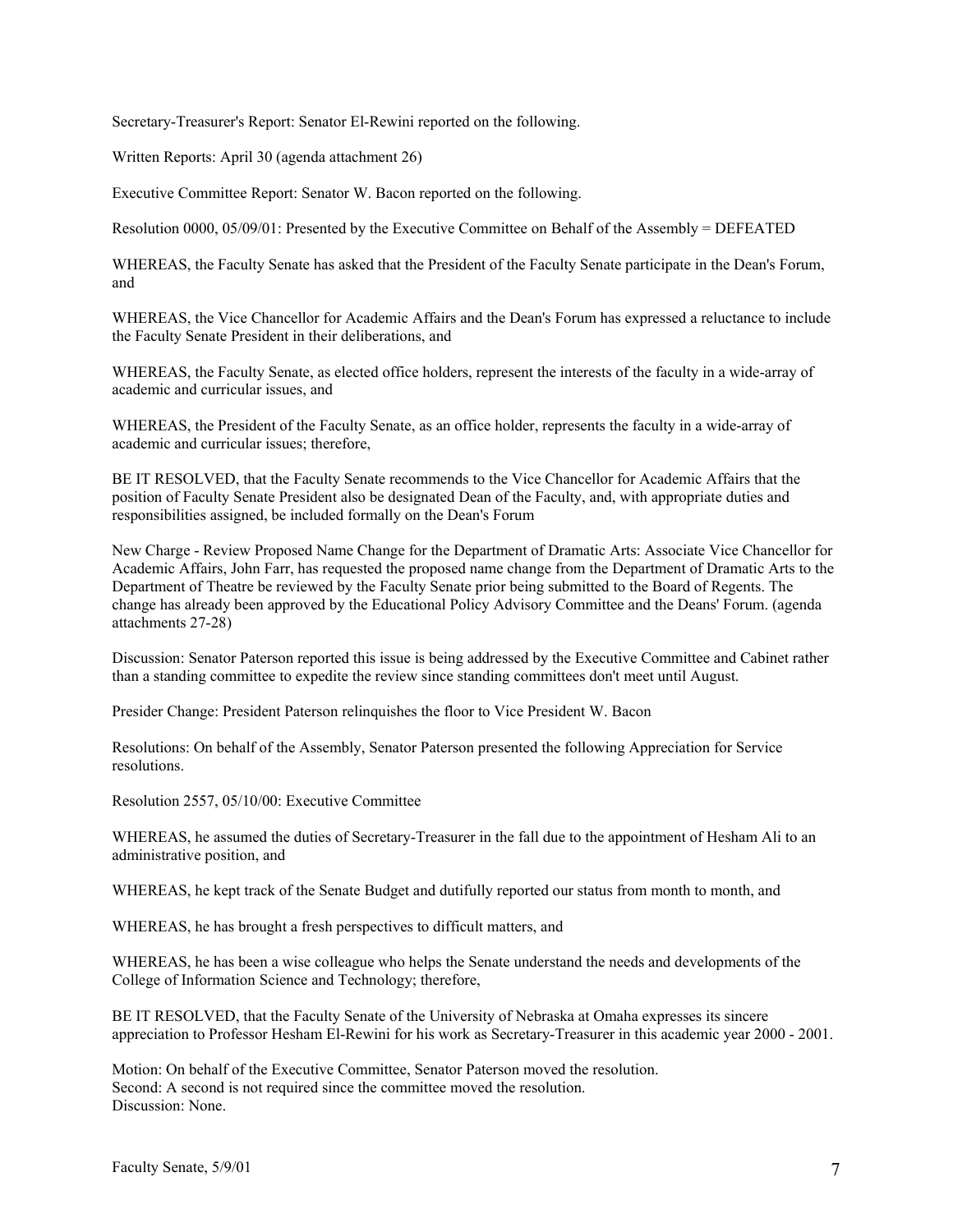Vote: The motion was approved unanimously.

Resolution 2558, 05/10/00: Executive Committee

WHEREAS, he has chaired the Faculty Personnel and Welfare Committee as well as the Cabinet with commitment and concern for all UNO faculty, and

WHEREAS, he is a passionate advocate for faculty rights, and

WHEREAS, he brought a vast institutional knowledge to numerous issues, providing both the Executive Committee and the Senate with invaluable insight, and

WHEREAS, he represents the finest traditions of UNO in scholarship, teaching; and service, all of which he has brought to the Senate; therefore,

BE IT RESOLVED, that the Faculty Senate of the University of Nebraska at Omaha commends Professor Jack Shroder for exemplary service to UNOmaha both as a Senator and Senate leader in this 2000-2001 Academic Year.

Motion: On behalf of the Executive Committee, Senator Paterson moved the resolution. Second: A second is not required since the committee moved the resolution. Discussion: None. Vote: The motion was approved unanimously.

Resolution 2559, 05/10/00: Executive Committee

WHEREAS, she has taken the position of Chair of the Rules Committee with consummate effectiveness as well as with the necessary great good humor, and

WHEREAS, this activity often resembles not only herding cats but trying to find cats to herd, and

WHEREAS, she embodies the ideal of the faculty member who can engage the most detailed agenda while at the same time keep an eye always on matters of principle and fairness, therefore,

BE IT RESOLVED, that the Faculty Senate of the University of Nebraska at Omaha expresses its appreciation to Professor Sharon Sobel for her leadership of the Rules Committee during this the 2000 - 2001 Academic Year; and,

BE IT FURTHER RESOLVED, that she has a happy and productive sabbatical for the 2001-2002 Academic Year.

Motion: On behalf of the Executive Committee, Senator Paterson moved the resolution. Second: A second is not required since the committee moved the resolution. Discussion: None. Vote: The motion was approved unanimously.

Resolution 2560, 05/10/00: Executive Committee

WHEREAS, he has engaged in several dialogues of great importance to the faculty in regard to their professional development, and

WHEREAS, he has advocated for providing resources to faculty that will enhance teaching and research careers at UNOmaha, and

WHEREAS, he has graced the Executive Committee with a buoyancy and humor essential for effective group action; therefore,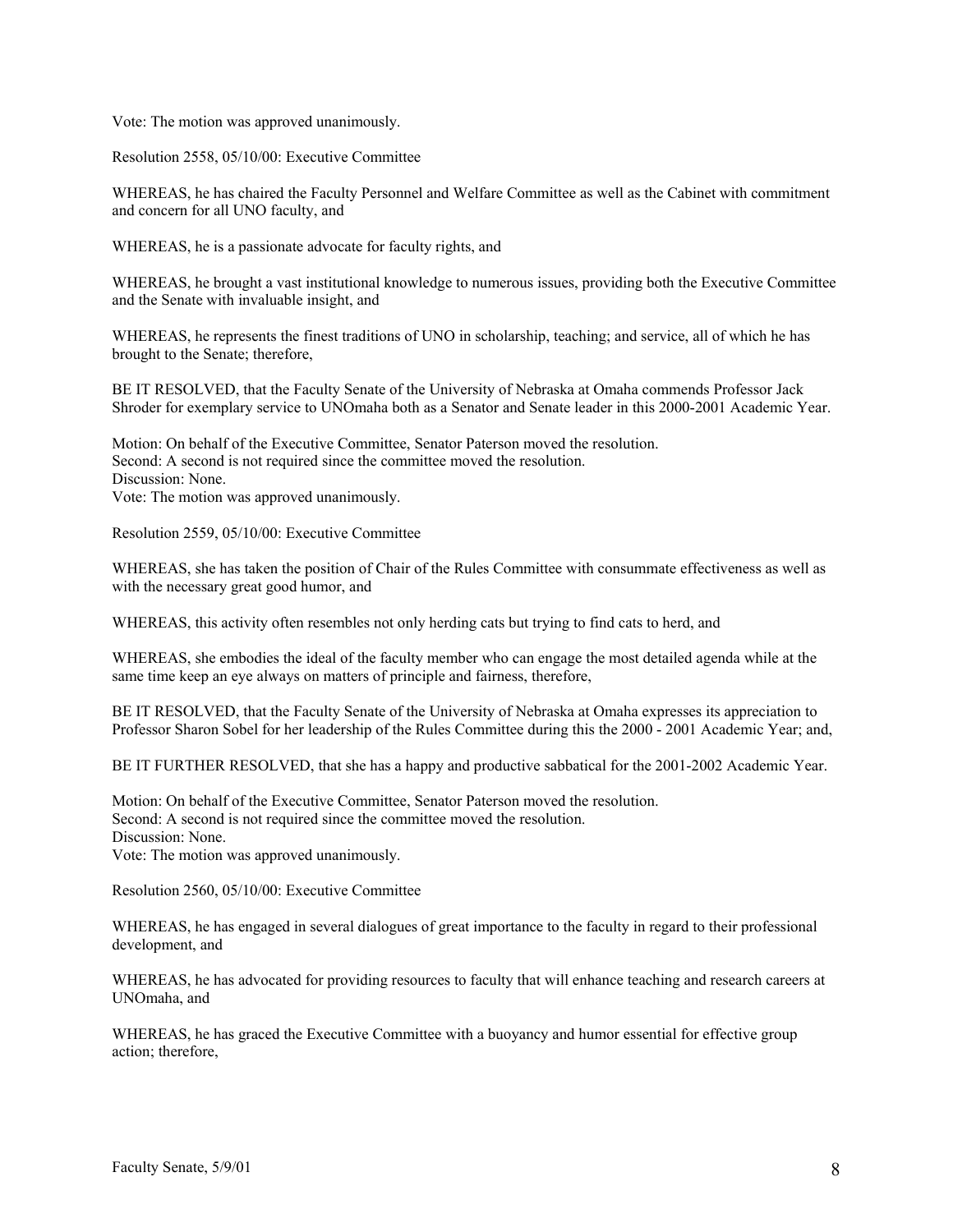BE IT RESOLVED, that the Faculty Senate of the University of Nebraska at Omaha commends Professor Chris Allen for his leadership in Chairing the Senate Professional Development Committee for the Academic Year 2000- 2001.

Motion: On behalf of the Executive Committee, Senator Paterson moved the resolution. Second: A second is not required since the committee moved the resolution. Discussion: None. Vote: The motion was approved unanimously.

Resolution 2561, 05/10/01: Executive Committee

WHEREAS, she has provided leadership to the Goals and Directions Committee, and

WHEREAS, she brings an interest in social justice to the vision of UNOmaha and the Committee she chaired, and

WHEREAS, her insight to the development of UNOmaha is enhanced by her years of service and dedication to this institution; therefore,

BE IT RESOLVED, that the Faculty Senate of the University of Nebraska at Omaha express its sincere appreciation to Professor Ann Coyne for Chairing the Goals and Directions Committee during this 2000-2001 Academic Year.

Motion: On behalf of the Executive Committee, Senator Paterson moved the resolution. Second: A second is not required since the committee moved the resolution. Discussion: None. Vote: The motion was approved unanimously.

Resolution 2562, 05/09/01: Executive Committee

WHEREAS, he has as Chair of the Personnel and Welfare Committee energetically taken on numerous tasks remanded to his committee, and

WHEREAS, his and his committee researched such matters as library resources and technology effectiveness (Lotus Notes, tech support, on-line course catalogue, etc.) that are crucial for UNOmaha faculty research and teaching, and

WHEREAS, he effectively spearheaded yet another year of successful fundraising for the Senate's Paul Beck scholarship fund; therefore,

BE IT RESOLVED, that the Faculty Senate of the University of Nebraska at Omaha expresses its deep appreciation to Professor Donald Baum for his capable leadership in this 2000-2001 Academic Year.

Motion: On behalf of the Executive Committee, Senator Paterson moved the resolution. Second: A second is not required since the committee moved the resolution. Discussion: None. Vote: The motion was approved unanimously.

Resolution 2563, 05/09/01: Executive Committee

WHEREAS, he has chaired the Academic and Curricular Affairs Committee with the most capable leadership, and

WHEREAS, he has served as Parliamentarian of the Faculty Senate this Senate year but seems hesitant to challenge the record set by his predecessor Dwayne Aschenbrenner, and

WHEREAS, he has provided leadership in such matters as the Fundan proposal, the minus-grade issue, and in a series of important review / approval processes, and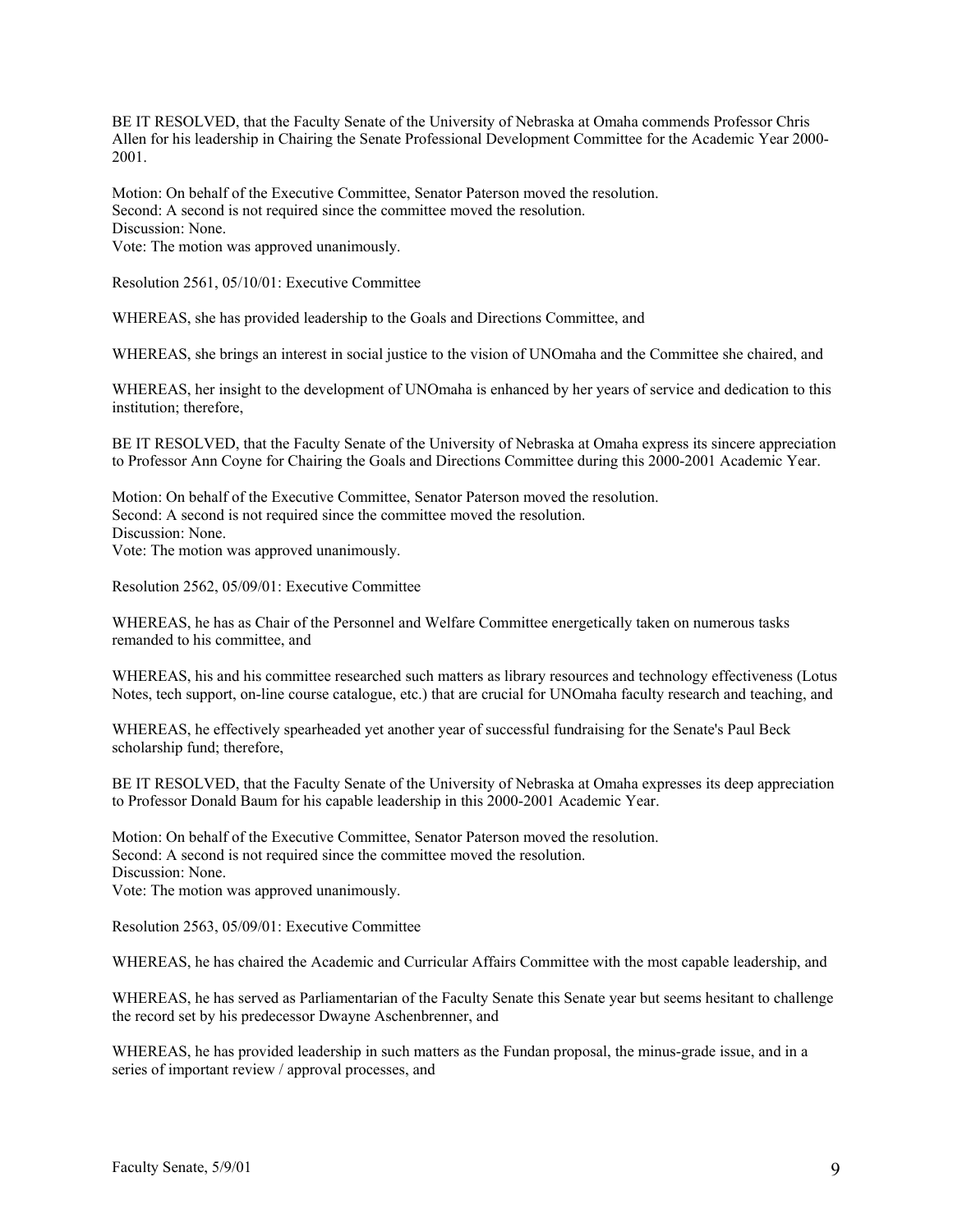WHEREAS, his ideas and analysis are being sought increasingly frequently by Senators, Administrators and the general UNOmaha Faculty alike; therefore,

BE IT RESOLVED, that the Faculty Senate of the University of Nebraska at Omaha sincerely thanks Professor John Bartle for the solidity of his leadership and for his dedication to the integrity of the university in this, the 2000-2001 Academic Year.

Motion: On behalf of the Executive Committee, Senator Paterson moved the resolution. Second: A second is not required since the committee moved the resolution. Discussion: None. Vote: The motion was approved unanimously.

Resolution 2564, 05/09/01: Executive Committee

WHEREAS, she has served the UNOmaha Faculty Senate with skill and dedication these past six years, and

WHEREAS, the Faculty Senate has been able to function efficiently and effectively due substantially to her professional management of the Faculty Senate office, and

WHEREAS, she has brought a marvelous positive attitude to her work and to all her relationships with faculty, staff, and administration, and

WHEREAS, she will be missed greatly by the Faculty Senate and the Senate's leadership; therefore,

BE IT RESOLVED, that the Faculty Senate of the University of Nebraska at Omaha commends Sandra Jensen for her six years of superior service, and

BE IT FURTHER RESOLVED, that the Faculty Senate expresses its deepest appreciation for all her efforts on its behalf, and

BE IT FURTHER RESOLVED, that the Faculty Senate wishes Sandra Jensen well in her new dedication to chaplaincy in hospice and hospital care, realizing our loss is indeed a most wonderful blessing to those whom she will serve.

Resolution 2565, 05/09/01: Executive Committee

WHEREAS, she has capably Represented the UNOmaha Faculty Senate on the university Academic Planning Council; therefore,

BE IT RESOLVED, that the Faculty Senate of the University of Nebraska at Omaha commends Professor Melodee Landis for this service.

Motion: On behalf of the Executive Committee, Senator Paterson moved the resolution. Second: A second is not required since the committee moved the resolution. Discussion: None. Vote: The motion was approved unanimously.

Resolution 2566, 05/09/01: Executive Committee

WHEREAS, he has capably Represented the UNOmaha Faculty Senate on the university Alumni Association Board of Directors; therefore,

BE IT RESOLVED, that the Faculty Senate of the University of Nebraska at Omaha commends Professor William Wakefield for this service.

Motion: On behalf of the Executive Committee, Senator Paterson moved the resolution.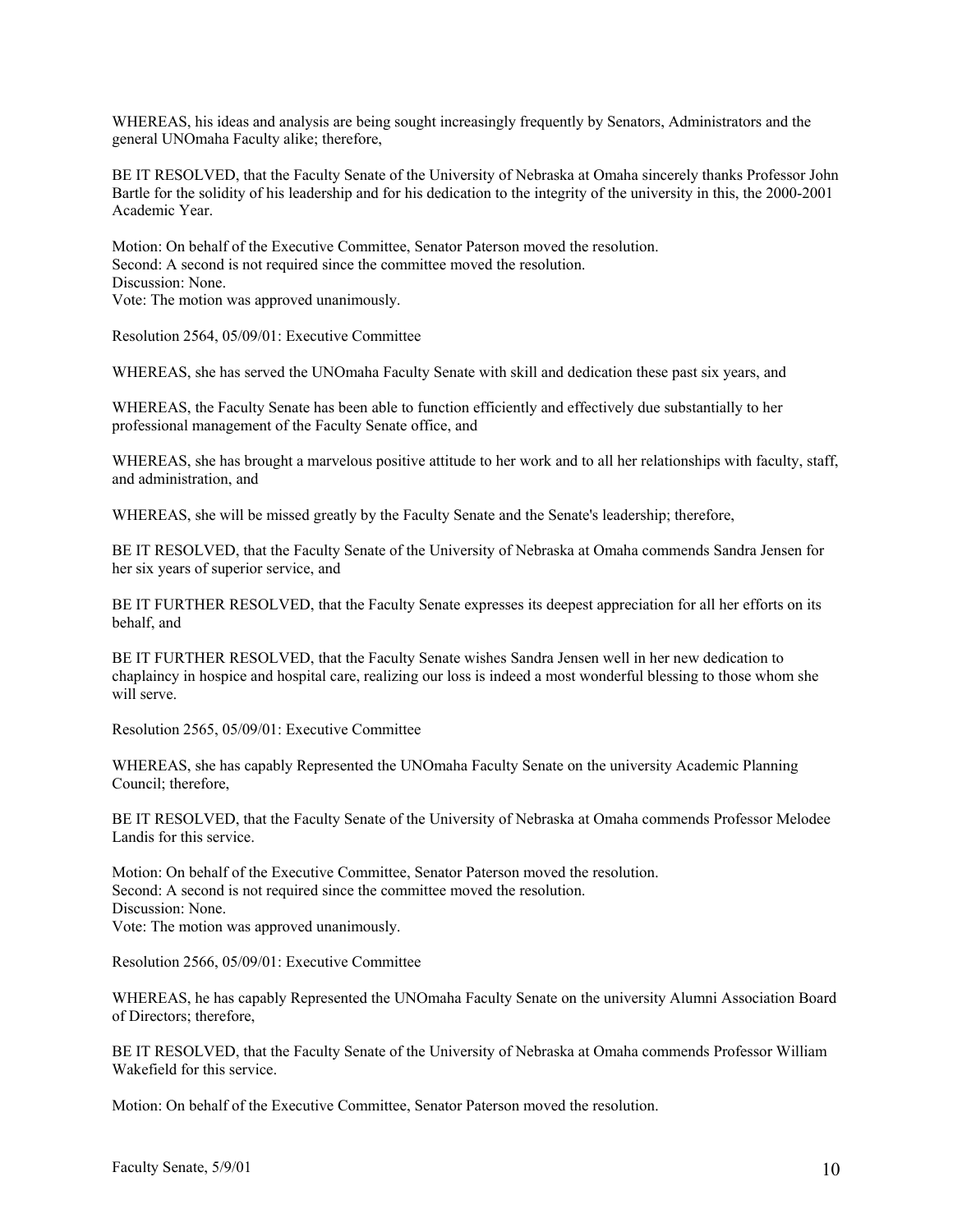Second: A second is not required since the committee moved the resolution. Discussion: None. Vote: The motion was approved unanimously.

Resolution 2567, 05/09/01: Executive Committee

WHEREAS, he has capably Represented the UNOmaha Faculty Senate on the Board of the American Association of University Professors; therefore,

BE IT RESOLVED, that the Faculty Senate of the University of Nebraska at Omaha commends Senator James Shaw for this service.

Motion: On behalf of the Executive Committee, Senator Paterson moved the resolution. Second: A second is not required since the committee moved the resolution. Discussion: None. Vote: The motion was approved unanimously.

Resolution 2568, 05/09/01: Executive Committee

WHEREAS, she has capably Represented the UNOmaha Faculty Senate on the Graduate Council; therefore,

BE IT RESOLVED, that the Faculty Senate of the University of Nebraska at Omaha commends Senator Angela Valle for this service.

Motion: On behalf of the Executive Committee, Senator Paterson moved the resolution. Second: A second is not required since the committee moved the resolution. Discussion: None. Vote: The motion was approved unanimously.

Resolution 2569, 05/09/01: Executive Committee

WHEREAS, he has capably Represented the UNOmaha Faculty Senate on the Strategic Planning Steering Committee; therefore,

BE IT RESOLVED, that the Faculty Senate of the University of Nebraska at Omaha commends Senator Franklin Thompson for this service; and,

BE IT FURTHER RESOLVED, that the Faculty Senate also wishes Senator Thompson well on his current campaign for a seat on the Omaha City Council.

Motion: On behalf of the Executive Committee, Senator Paterson moved the resolution. Second: A second is not required since the committee moved the resolution. Discussion: None. Vote: The motion was approved unanimously.

Resolution 2570, 05/09/01: Executive Committee

WHEREAS, he has served capably and with extraordinary care as the Chair of the Faculty Senate Constitution and Bylaws Review Committee; therefore,

BE IT RESOLVED, that the Faculty Senate of the University of Nebraska at Omaha commends Senator James Carroll for this service.

Motion: On behalf of the Executive Committee, Senator Paterson moved the resolution. Second: A second is not required since the committee moved the resolution. Discussion: None.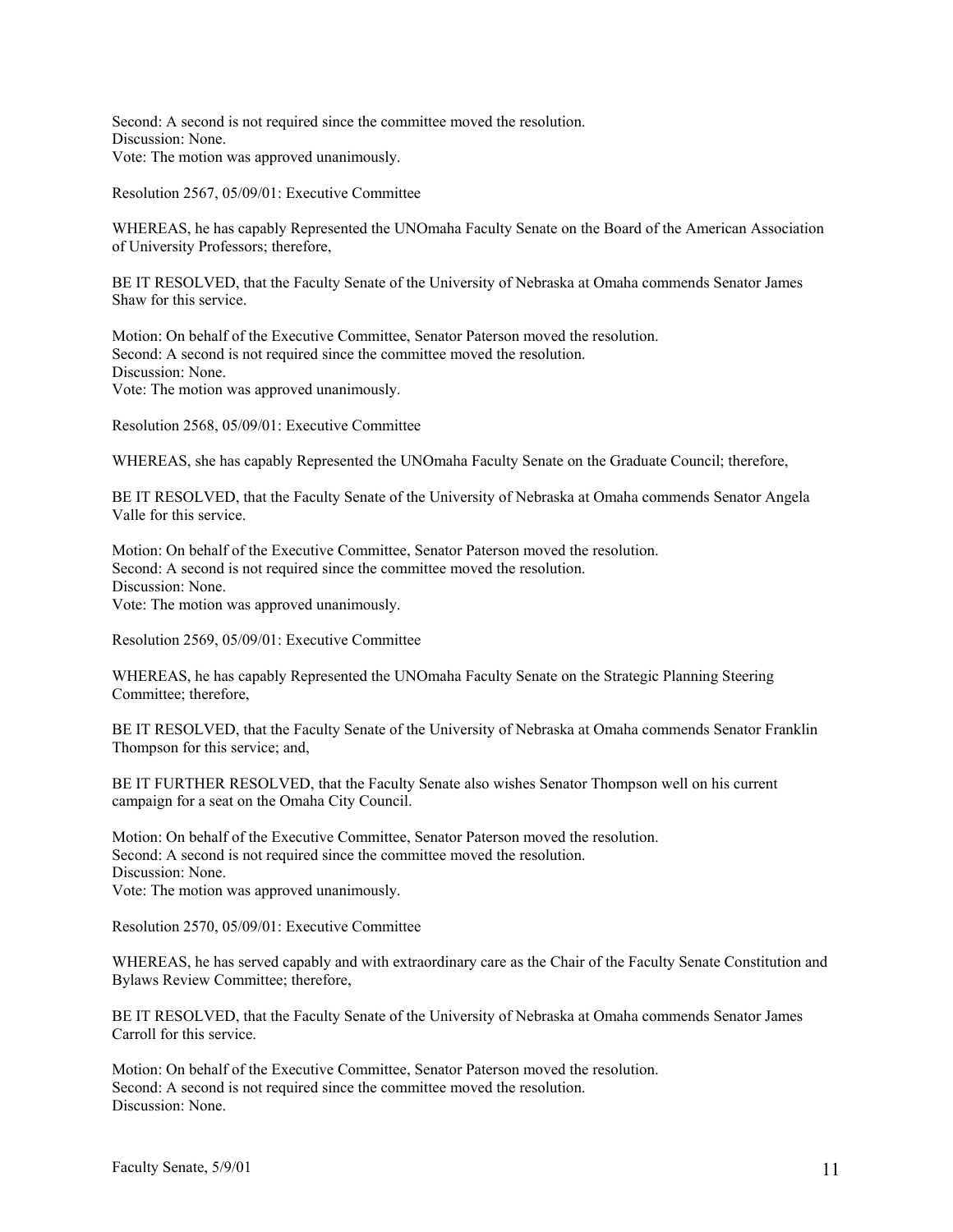Vote: The motion was approved unanimously.

Presider Change: Vice President W. Bacon relinquishes the floor to President Paterson.

Resolutions Continued

Resolution 2571, 05/09/01: Executive Committee on Behalf of the Assembly

WHEREAS, he has provided dedicated leadership of the UNOmaha Faculty Senate as President during the 1999- 2000 and 2000-2001academic years, and

WHEREAS, he has been an articulate, dramatic, and effective advocate for UNOmaha faculty interests to the administration, the Board of Regents and the media, and

WHEREAS, he has served with energy as the faculty's voice on the Chancellor's Council, the Budget Advisory Committee and (has tried to do so on) the Deans' Forum, and

WHEREAS, he has shared with the UNOmaha Faculty Senate his unique and stimulating blend of humor, social concern, and integrity; therefore,

BE IT RESOLVED, that the UNOmaha Faculty Senate thanks and congratulates Professor Doug Paterson for his service to the faculty, to the university, and to the community.

Motion: On behalf of the Executive Committee, Senator W. Bacon moved the resolution. Second: A second is not required since the committee moved the resolution. Discussion: None. Vote: The motion was approved unanimously.

Standing Committee Reports (Bylaws, Article IV, Section 1)

Committee on Academic and Curricular Affairs: Senator Bartle reported on the following.

Written Report: April 25 (agenda attachments 29-30)

2000-2001 Final Report: Chairs are required to submit a summary of the committee's activities to the senate office by May 31.

Resolution 2572, 05/09/01: Committee on Academic and Curricular Affairs (agenda attachments 31-34)

WHEREAS, the goals of the proposed Center for Metropolitan Entrepreneurship at the University of Nebraska at Omaha are consistent with the aims of this metropolitan university, and

WHEREAS, the proposed Center promises to increase the levels of communication and cooperation among the faculty and with community members, and

WHEREAS, the language of the proposal is overly broad in some instances (e.g. "In addition, the center will be an impetus to ensure that students at the University of Nebraska at Omaha will be exposed to and experience entrepreneurial issues within their academic education.") and overly narrow in others (e.g. "University organizations that would immediately benefit from entrepreneurial knowledge and connection to entrepreneurs via an entrepreneurial center are the Engineering College, the Information Science and Technology College, and the University of Nebraska Medical Center."), and

WHEREAS, the proposal does not clearly address aspect of the Center's work: graduate and undergraduate components of the proposed initiative; the involvement of the Center with full-time students, part-time student degree candidates, and non-degree students; the potential conflicts of interest which might arise from university financial support (e.g. UNO Initiative Fund) of student ventures, and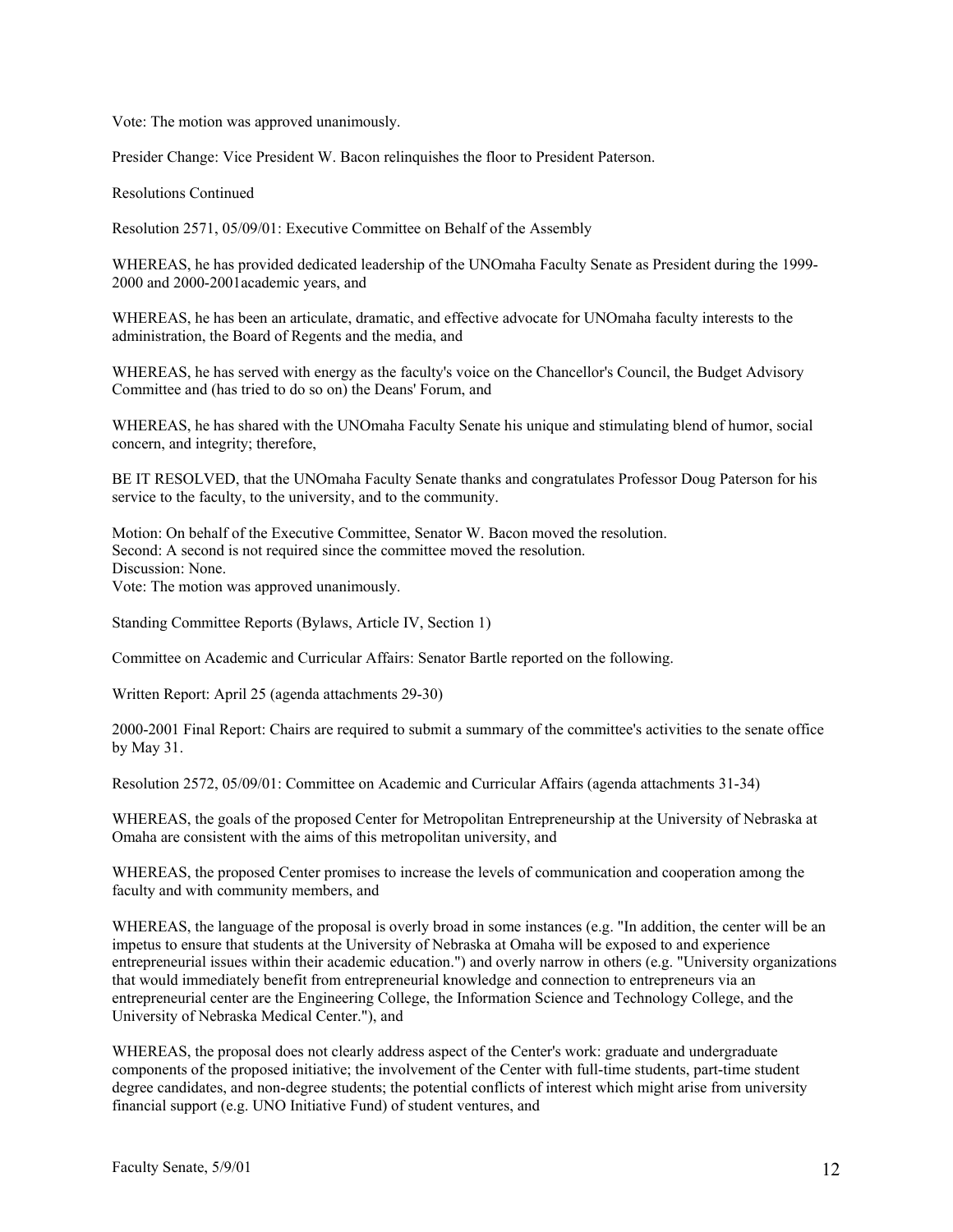WHEREAS, the proposal calls for fund raising by the University for non-academic initiatives (e.g. the University of Nebraska Angel Fund) which may compete with fund raising in support of broader academic goals consistent with the UNO Strategic Plan and academic priorities; therefore,

BE IT RESOLVED, that the Faculty Senate supports establishment of a Center for Metropolitan Entrepreneurship at the University of Nebraska at Omaha, while it disapproves this proposal as it is currently written, and recommends against establishment of any fund or fund-raising effort by the Center which does not take into account the impact of the Center on the needs of the whole institution.

Motion: On behalf of the Committee on Academic and Curricular Affairs, Senator Bartle moved the resolution. Second: A second is not required since the committee moved the resolution. Discussion: None. Vote: The motion was approved unanimously.

Committee on Educational Resources and Services: Senator Baum

Written Report: April 25 (agenda attachment 35)

Announcement - Paul L. Beck Memorial Faculty/Staff Scholarship Winners:

Graduate Full-time (\$800): Stacey Nickles Undergraduate Full-time (\$800): Sandra Vaughn Undergraduate Part-time (\$400): Michele Binkley

2000-2001 Final Report: Chairs are required to submit a summary of the committee's activities to the senate office by May 31.

Committee on Faculty Personnel and Welfare: Senator Shroder

Written Report: A report was not submitted for the April 25, meeting.

2000-2001 Final Report: Chairs are required to submit a summary of the committee's activities to the senate office by May 31.

Resolutions

Resolution 2573, 05/09/01: Committee on Faculty Personnel and Welfare (held over from 04/11/01 due to lack of quorum)

WHEREAS, parking has been, and continues to be, a severe problem for faculty, staff, and students, and

WHEREAS, the university administration can at any time initiate new parking fees, or increase established parking fees, without recourse for those having to pay such fees, and

WHEREAS, the establishment of the facilities of the south campus with significant infusions of private monies is a most welcome addition to the overall betterment of the university, the urban and the local corporate communities, and

WHEREAS, such a gift should not also be a Trojan Horse bearing hidden additional charges for faculty staff and students, and

WHEREAS, the north campus parking fees are subsidizing free parking and free transportation for the south campus, and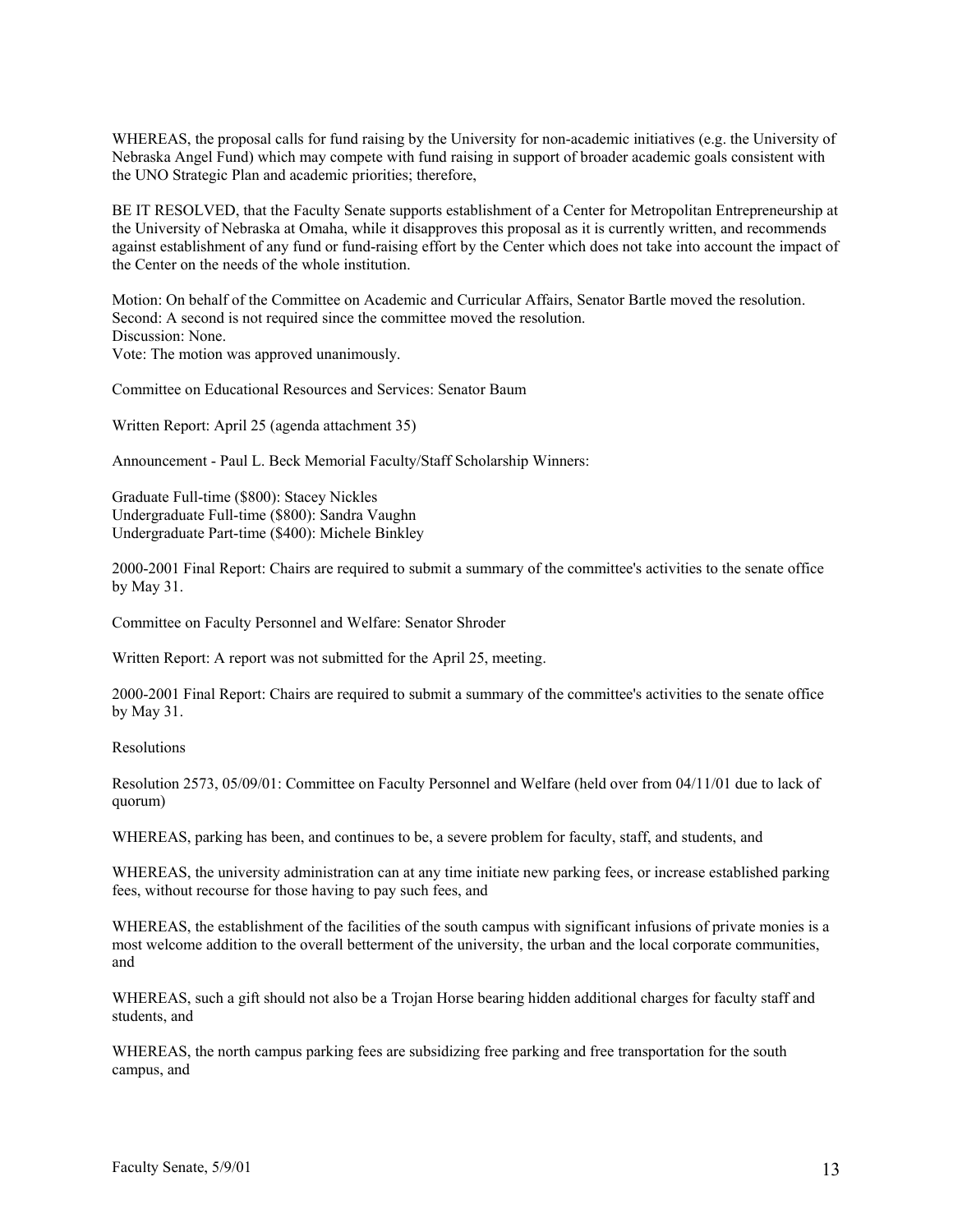WHEREAS, there are commonly too many buses, or empty buses, it is clear that the buses are not well scheduled; therefore,

BE IT RESOLVED, that the Faculty Senate does not approve of an increase to an already iniquitous parking fees on the north campus, and

BE IT FURTHER RESOLVED, that the university administration exert every effort to: (1) charge parking fees for all the parking lots on the south campus; and/or (2) seek other gifts ways to subsidize and/or reduce the cost of operating the shuttle buses.

Motion: On behalf of the Committee on Faculty Personnel and Welfare, Senator Shroder moved the resolution. Second: A second is not required since the committee moved the resolution. Discussion: None.

Vote: The motion was approved unanimously.

Resolution 2574, 04/11/01: Committee on Faculty Personnel and Welfare (held over from 04/11/01 due to lack of quorum) (agenda attachment 36)

WHEREAS, the University of Nebraska at Omaha is a tax-supported public institution that prides itself on openness and access; and

WHEREAS, the west side of campus does not abut private land where liability could occur, but instead abuts the public thoroughfares of 67th Avenue, 67th Street, and Farnam Street; and

WHEREAS, prior private agreements by UNO administrators with nearby influential neighbors about restricting access on the west should have no recognizable merit or validity under the laws of public access, in the face of the considerable needs of the many student and faculty pedestrians trying to access the campus from the west, and

WHEREAS, the west neighborhoods are already well protected by plentiful no parking signs, and can be further protected by more rigorous police enforcement of no parking restrictions upon request of the neighborhoods, and

WHEREAS, the high fence and locked gates on the west side of campus unfairly restrict public access and have no merit for a public institution; therefore,

BE IT RESOLVED, that a new west gate pedestrian access to campus be opened permanently, without a locked gate and with a newly maintained sidewalk from Parking Lot H to Farnam Street, with a new lighting system and an emergency phone system to campus security.

Motion: On behalf of the Committee on Faculty Personnel and Welfare, Senator Shroder moved the resolution. Second: A second is not required since the committee moved the resolution. Discussion: None.

Vote: The motion was approved unanimously.

Committee on Goals and Directions: Senator Coyne

Written Report: A report was not submitted for the April 25, meeting.

2000-2001 Final Report: Chairs are required to submit a summary of the committee's activities to the senate office by May 31.

Committee on Professional Development: Senator Allen

Written Report: April 25 (agenda attachment 37)

2000-2001 Final Report: Chairs are required to submit a summary of the committee's activities to the senate office by May 31.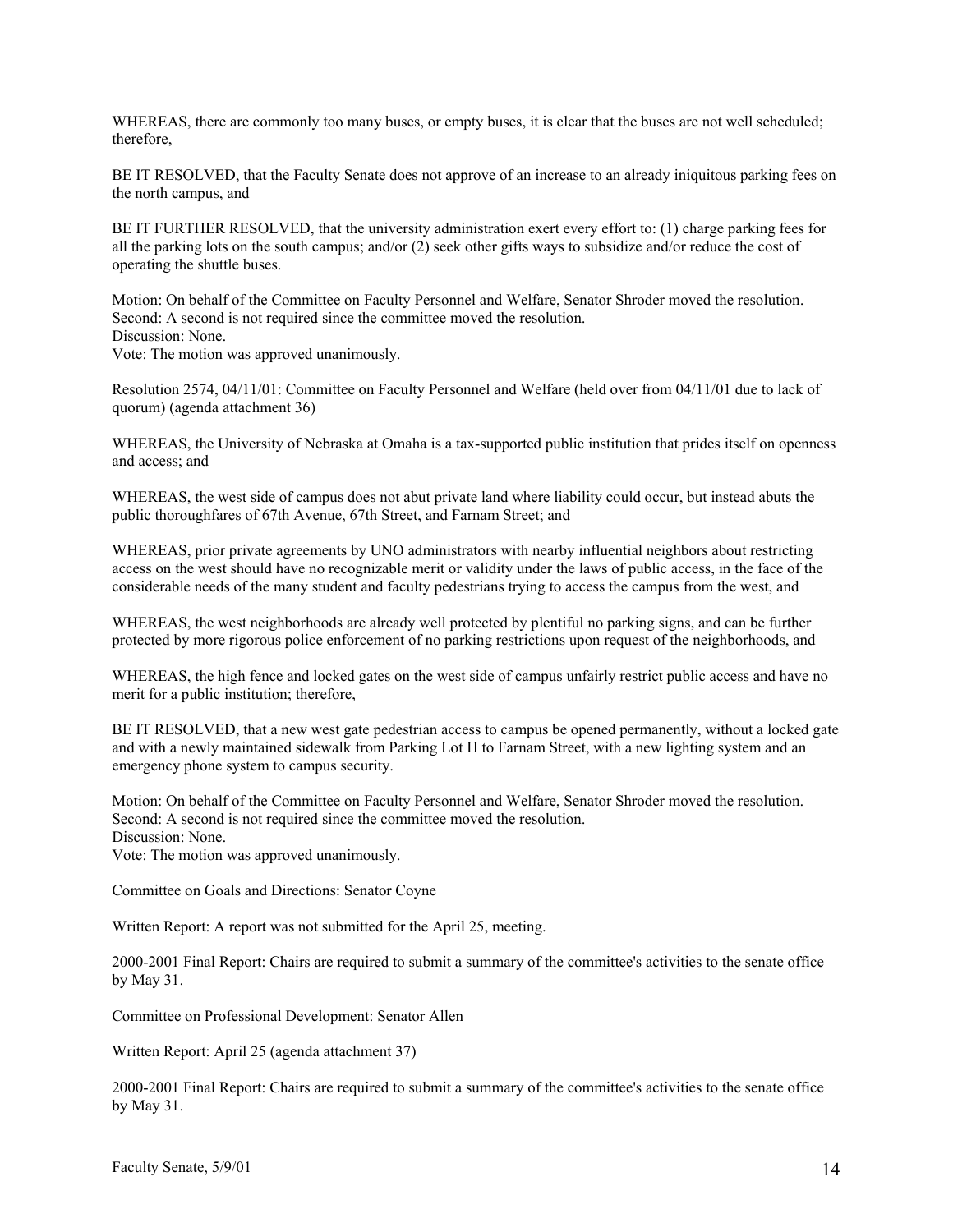Committee on Rules: Senator Sobel

Written Report: The committee meet on Wednesday, April 25; the resolutions presented in Section V, Item A, serve as minutes.

2000-2001 Final Report: Chairs are required to submit a summary of the committee's activities to the senate office by May 31.

Faculty Senate Advisory Committee Reports (alphabetical)

Budget Advisory Committee: Senator Douglas Paterson

Written Report: A report was not been submitted.

Faculty Senate Constitution and Bylaws Review Committee: Senator James Carroll

Written Report: A report was not been submitted.

Intercampus Resource Advisory Committee: Senator Douglas Paterson

Written Report: A report was not been submitted.

Non-Senate Committee Reports (alphabetical)

Academic Planning Council: Senator Melodee Landis

Written Report: A report was not been submitted.

Alumni Association, Board of Directors: Professor William Wakefield:

Written Report: 2000-2001 Annual Report (agenda attachment 38)

American Association of University Professors (AAUP): Senator James Shaw

Written Report: A report was not been submitted.

Graduate Council: Senator Angela Valle

Written Report: March 5 (held over from 04/11/01 due to lack of quorum), (agenda attachments 39-45)

Strategic Planning Steering Committee: Senator Franklin Thompson

Written Report: A report was not been submitted.

Old Business

For the Good of the Order: (Bylaws, Article IV, Section 3)

New Business (Bylaws, Article IV, Section 3)

Official End of the 1999-2000 Faculty Senate Meeting

Faculty Senate of the University of Nebraska at Omaha 2001-2002 Senate Agenda

Official Start of 2001-2002 Faculty Senate Meeting: Senator Paterson, Presider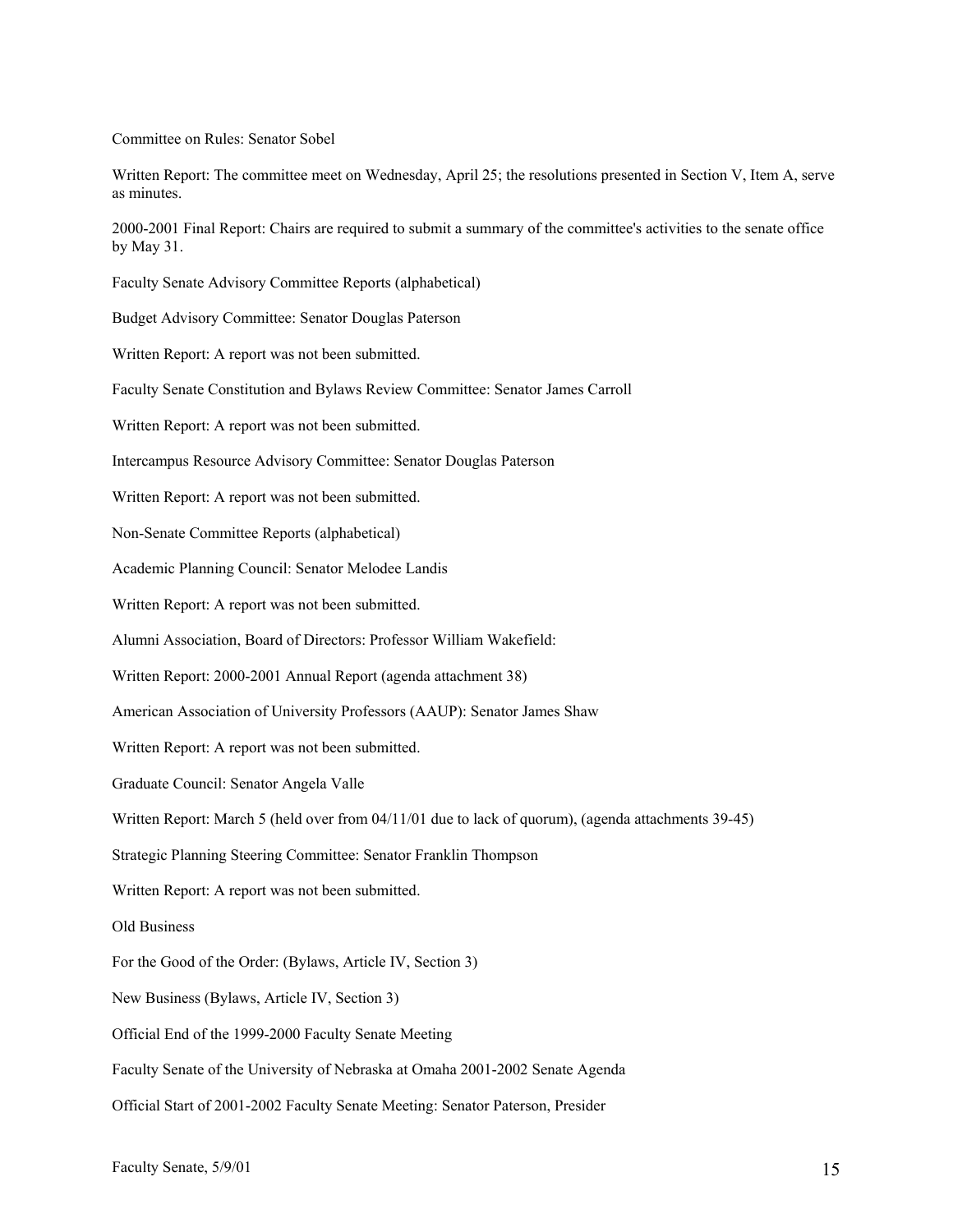Change of Presidency

President-Elect Assumes Office (Constitution, Article IV)

Welcome (by Senator Paterson): Outgoing president welcomes new president.

Thank You (by Senator W. Bacon): New president thanks outgoing president for his service. Outgoing president remains on the senate as an active, non-voting, member through December.

Election of 2000-2001 Officers: One-Year Appointments (05/09/01-05/08/02) (Constitution, Article III & Article IV, Paragraph 7)

Vice President (Constitution, Article IV)

Resolution 2575, 05/09/01: Executive Committee on Behalf of the Assembly

BE IT RESOLVED, that according to the Constitution of the Faculty Senate of the University of Nebraska, Article IV, the faculty senate elects the following senator as their 2001-2002 vice president:

Ann Coyne (to replace Senator Wally Bacon)

Motion: On behalf of the Assembly, Senator moved the resolution. Second: Discussion: None. Vote: The motion was approved unanimously.

Nominations from Assembly

Secretary-Treasurer (Constitution, Article IV., Organization of the Senate)

Resolution 2576, 05/09/01: Executive Committee on Behalf of the Assembly

BE IT RESOLVED, that according to the Constitution of the Faculty Senate of the University of Nebraska, Article IV, the faculty senate elects the following senator as their 2001-2002 secretary-treasurer:

Hesham El-Rewini (reappointment)

Motion: On behalf of the Assembly, Senator moved the resolution. Second: Discussion: None.

Vote: The motion was approved unanimously.

Nominations from Assembly

Selection of Standing Committee Chairpersons

Appointment of 2001-2002 Chair of the Committee on Rules: (Bylaws, Article VI, Section 5.6)

Resolution 2577, 05/10/00: Executive Committee on Behalf of the Assembly

BE IT RESOLVED, that according to the Bylaws of the Faculty Senate of the University of Nebraska, Article VI, Section 5.6, the senate president appoints the following senator to serve as chair of the Committee on Rules:

Richard File (to replace Senator Sharon Sobel)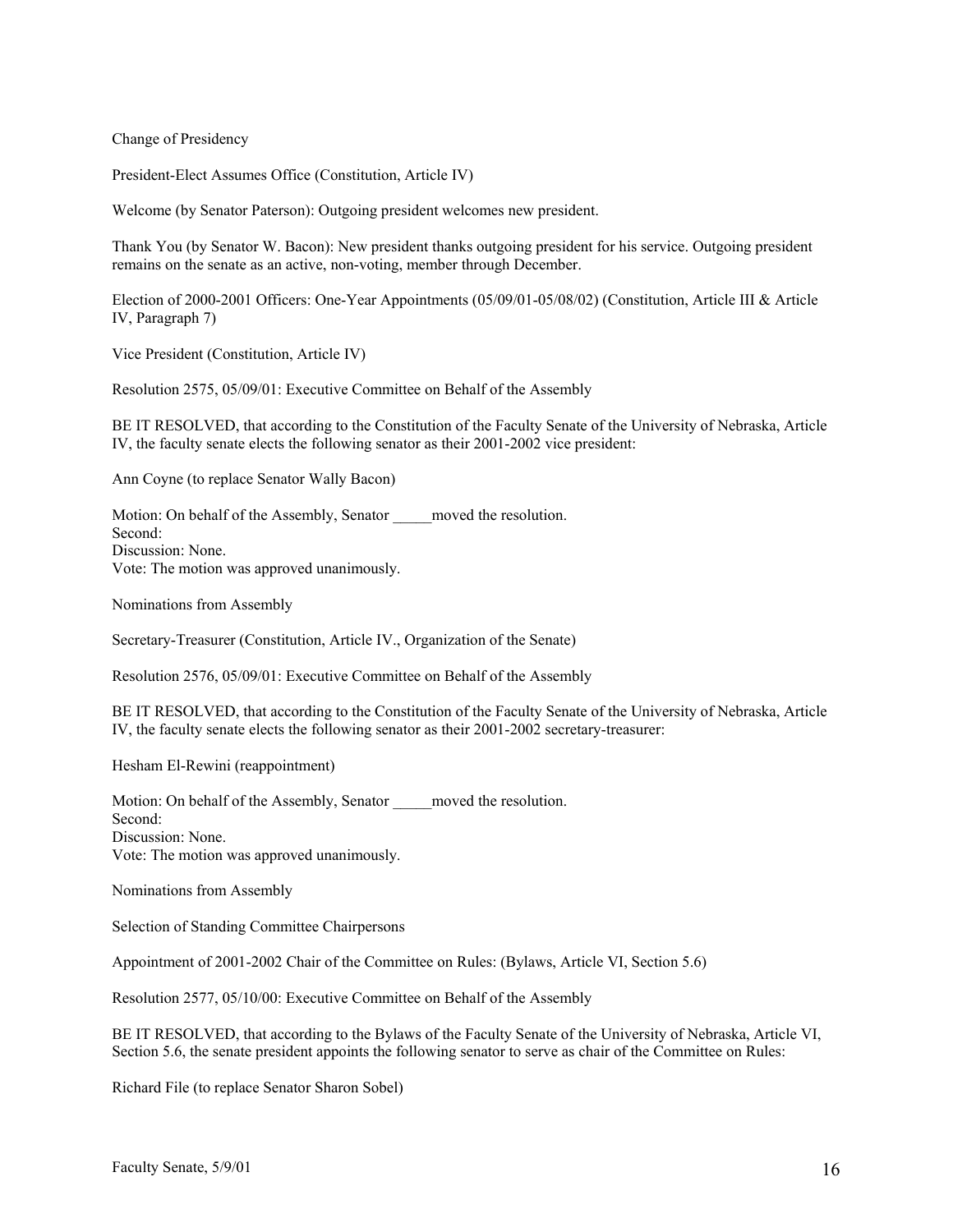Motion: On behalf of the Assembly, Senator moved the resolution. Second: Discussion: None. Vote: The motion was approved unanimously.

2000-2001 Standing Committees Assemble to Select 2001-2002 Chairs (except for the Committee on Rules): (Bylaws, Article VI, Section 1 & Constitution, Article III & Constitution, Article IV)

2001-2002 New Chairs: New chairs come forward immediately and report appointments to the president and coordinator.

Resolution 2578, 05/09/01: On behalf of the Assembly

BE IT RESOLVED, that according to the Bylaws of the Faculty Senate of the University of Nebraska, Article VI, Section 1, the retiring standing committees have met and selected the following chairs from their continuing members:

Robert Smith, Committee on Academic and Curricular Affairs Bonnie O'Connell, Committee on Educational Resources and Services Jack Shroder, Committee on Faculty Personnel and Welfare James Hagen, Committee on Goals and Directions Theresa Barron-McKeagney, Committee on Professional Development

Motion: On behalf of the Assembly, Senator moved the resolution. Second: Discussion: None. Vote: The motion was approved unanimously.

Recognition of Cabinet and Appointment of 2001-2002 Cabinet Chair (Bylaws, Article VI. Section 3)

Resolution 2579, 05/09/01: Executive Committee on Behalf of the Assembly

BE IT RESOLVED, that according to the Bylaws of the Faculty Senate of the University of Nebraska, Article VI, Section 3, the senate president appoints the following senator chair of the Cabinet:

Jack Shroder (reappointment)

Motion: On behalf of the Assembly, Senator moved the resolution. Second: Discussion: None. Vote: The motion was approved unanimously.

Change of Senate Membership

2000-2001 Retiring Senators Step Down

Thank You: President thanks the outgoing senators for their service and excuses them from the meeting table. Retiring senators are welcome to stay for the rest of the meeting, however, they are asked to leave the meeting table and relocate to the extra seating provided. Retiring senators may keep their name tents.

Outgoing 1998-2001 Senators Arts and Sciences: Chris Allen, James Carroll, G. Griffith Elder, Karen Falconer Al-Hindi Business Administration: Donald Baum Education: Deborah Irvin Josephine Metal-Corbin Fine Arts: Douglas Paterson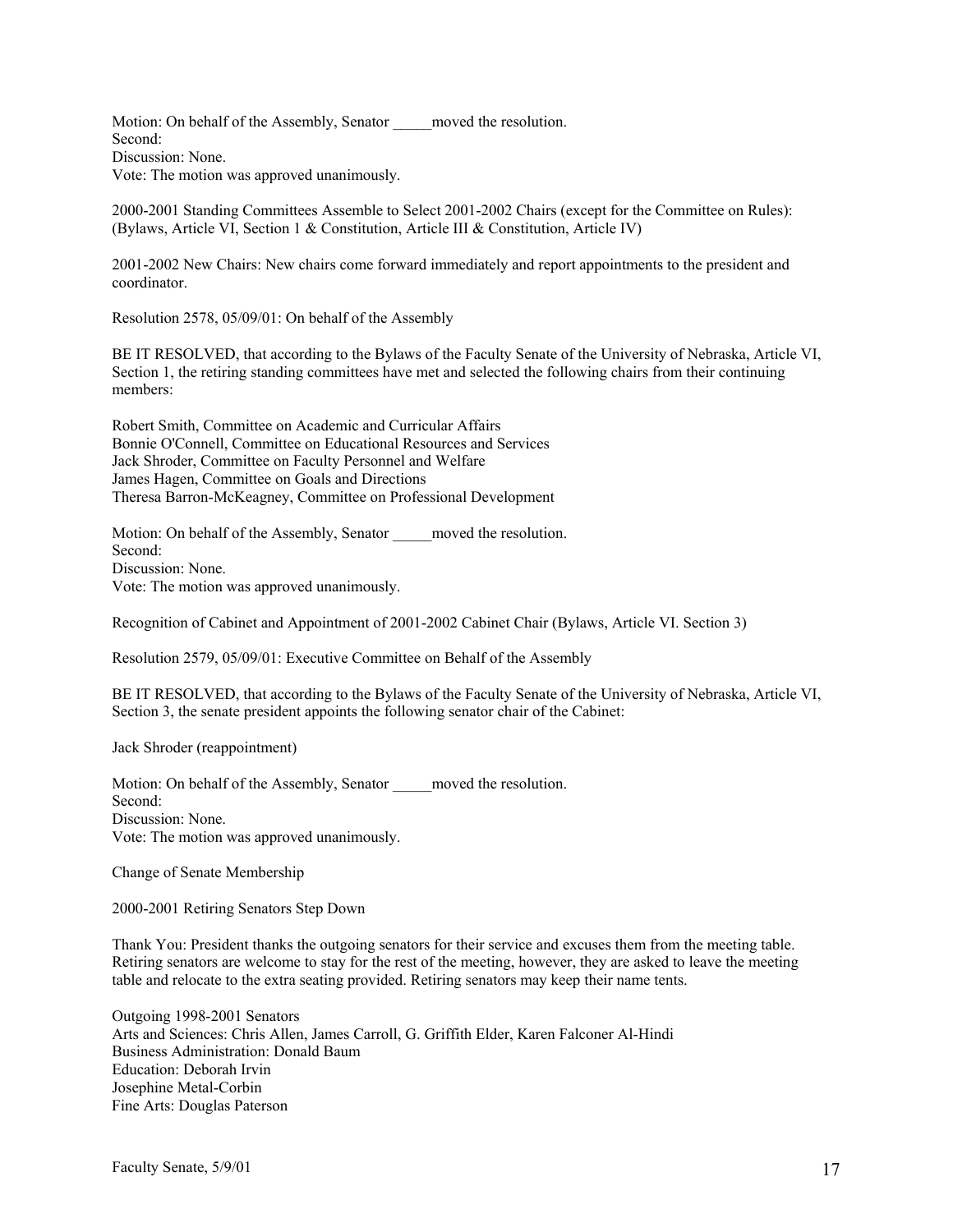Information Science and Technology: Dwight Haworth University Library: James Shaw Public Affairs and Community Service: John Bartle, Miriam DeLone External NU Faculty: E. Terence Foster

One-Year Sabbatical / Permanently Replacement Fine Arts Sharon Sobel

One-Semester Sabbatical / Temporarily Replacement Arts & Sciences Robert Carlson

2001-2002 Senators Take Their Places (Bylaws, Article II, Section 7)

Welcome: President welcomes new senators and invites them to the senate table. Incoming 2001-2004 Senators: Arts and Sciences: Thomas Bragg, Boyd Littrell, Jody Neathery-Castro, Gregory Sadlek Business Administration: Sufi Nazem Education: Martha Bruckner, Laura Schulte Fine Arts: David Helm Information Science and Technology: Peter Wolcott University Library: Laura Dickson Public Affairs and Community Service: Ethel Williams. Michael Carroll External NU Faculty: Keith Pedersen Permanent Replacement for Senator Sharon Sobel from 05/09/01-05/08/02 Fine Arts Steven Williams Temporary Replacement for Robert Carlson from 05/09/01-12/31/01 Arts & Sciences Joan Latchaw

Standing Committee Appointments:

Resolution 2580 05/09/01: Executive Committee on Behalf of the Assembly

BE IT RESOLVED, that the senate president appoints the 2001-2002 senators to the standing committees as designated:

Committee on Academic and Curricular Affairs (6)

- 1. Nora Bacon, A&S
- 2. Melodee Landis, ED
- 3. Carol Mitchell, ED
- 4. Jody Neathery-Castro, A&S
- 5. Robert Smith, A&S
- 6. Ethel Williams, PACS

Committee on Educational Resources and Services (6)

- 1. Thomas Bragg, A&S
- 2. Laura Dickson, Library
- 3. Bonnie O'Connell, FA
- 4. Laura Schulte
- 5. Andrew Smallwood, A&S
- 6. Peter Wolcott, IS&T

Committee on Faculty Personnel and Welfare (6)

- 1. James Fawcett, A&S
- 2. G. Vaughn Johnson, BA
- 3. Vivek Mande, BA
- 4. John Shroder, A&S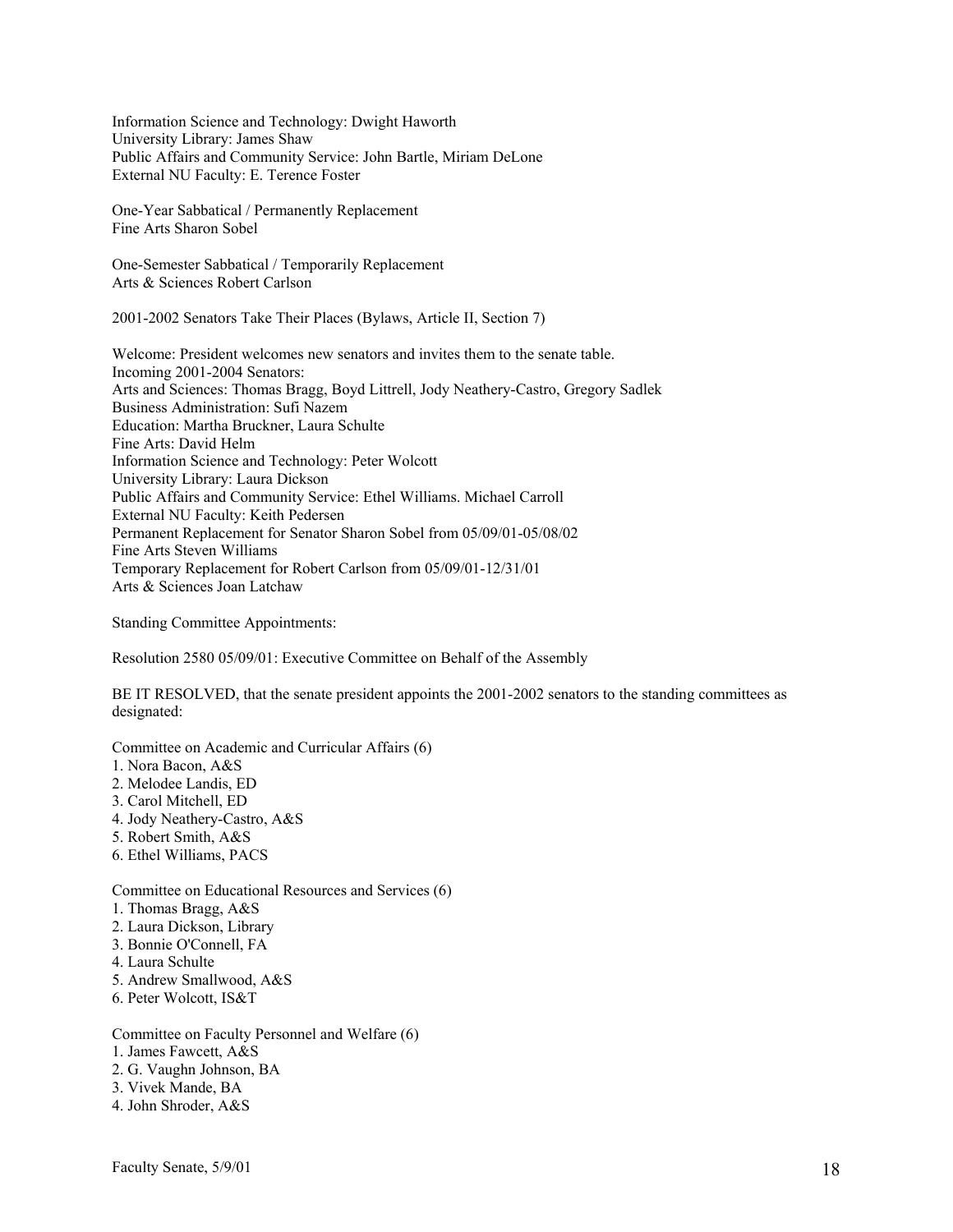5. Christopher Tuan, NU Rep 6. Joan Latchaw, A&S (to temporarily replace Robert Carlson, A&S for Fall semester only)

Committee on Goals and Directions (6)

- 1. Ann Coyne, PACS
- 2. James Hagen, A&S
- 3. Boyd Littrell, A&S
- 4. Franklin Thompson, ED
- 5. Steven Williams, FA
- 6. Angela Valle, A&S

Committee on Professional Development (6)

- 1. Keith Pedersen, NU Rep
- 2. Theresa Barron-McKeagney, PACS
- 3. Sufi Nazem, BA
- 4. George Engelmann, A&S
- 5. Jihong (Solomon) Zhao, PACS
- 6. Joong-Gun (George) Chung, A&S

Committee on Rules (6)

- 1. A&S: Greg Sadlek
- 2. BA: Richard File
- 3. ED: Martha Bruckner
- 4. FA: David Helm
- 5. IS&T: Hesham El-Rewini
- 6. PACS: Michael Carroll

Motion: On behalf of the Assembly, Senator \_\_\_\_\_moved the resolution. Second: Discussion: None. Vote: The motion was approved unanimously.

Standing Committees Assemble to Select Vice Chairs (Constitution, Article III, Election of Officers & Constitution, Article, Paragraph 7)

New Chairs Report Selection: New chairs come forward immediately and report appointments to the president and coordinator.

Resolution 2581, 05/09/01: On behalf of the Assembly

BE IT RESOLVED, that according to the Bylaws of the Faculty Senate of the University of Nebraska, Article VI, Section 1, the standing committees met and selected the following vice chairs:

Nora Bacon, Committee on Academic and Curricular Affairs Laura Dickson, Committee on Educational Resources and Services James Fawcett, Committee on Faculty Personnel and Welfare Angela Valle, Committee on Goals and Directions TBA, Committee on Professional Development = Held Over Richard File, Committee on Rules

Motion: On behalf of the Assembly, Senator moved the resolution. Second: Discussion: None. Vote: The motion was approved unanimously.

Appointment of Senate Representatives on Non-Senate Committees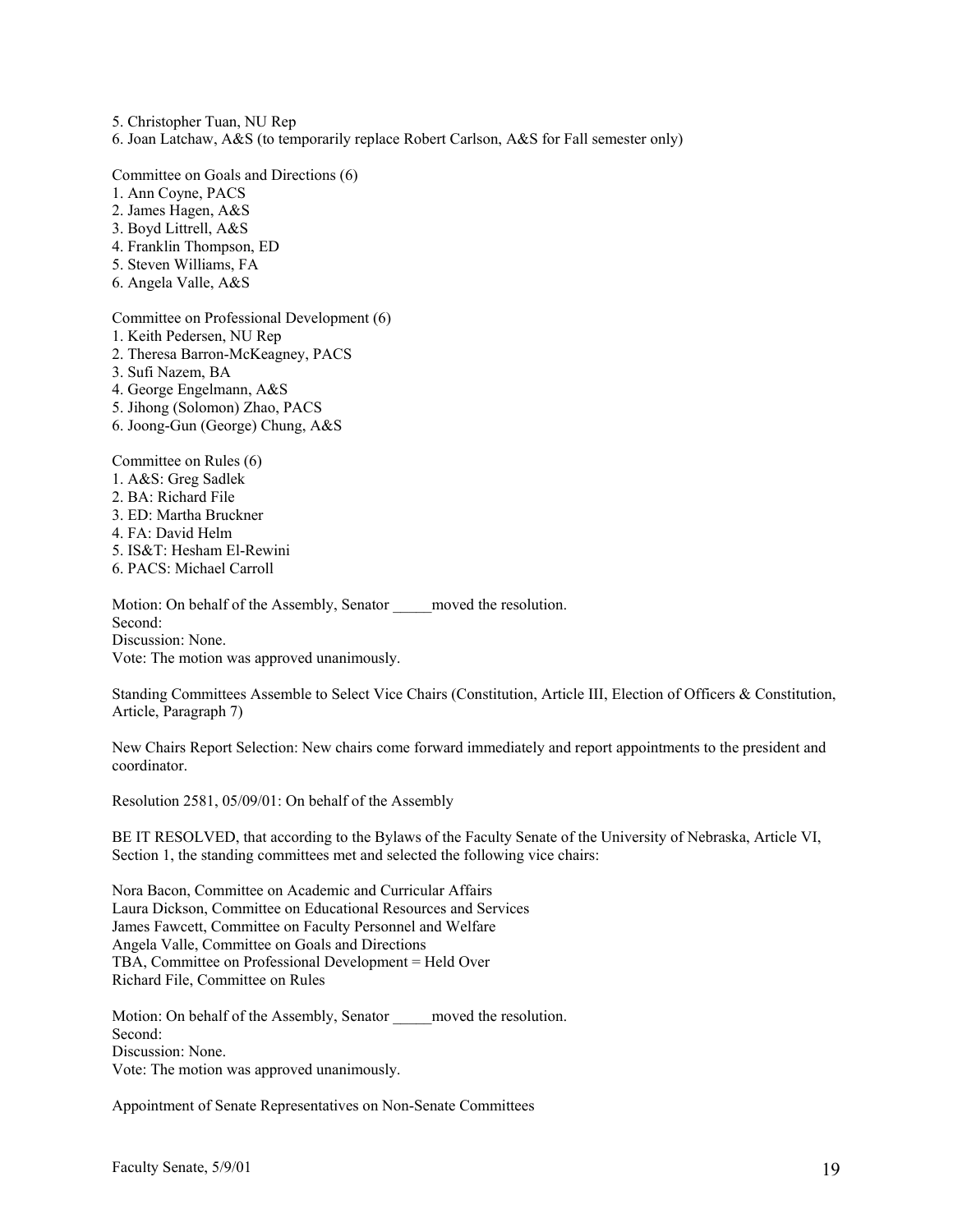Requirements of Appointment: Representatives must put forth every effort to attend all meetings for their designated non-senate committee, submit written reports to the Executive Committee, and present said reports at the monthly senate meeting.

Resolutions

Resolution 2582, 05/09/01: Executive Committee on Behalf of the Assembly

BE IT RESOLVED, that the senate president appoints the following member of the Committee on Academic and Curricular Affairs as the senate representative to the Academic Planning Council:

Ethel Williams (to replace Melodee Landis)

Motion: On behalf of the Assembly, Senator \_\_\_\_\_\_moved the resolution. Second: Discussion: None. Vote: The motion was approved unanimously.

Resolution 2583, 05/09/01: Executive Committee on Behalf of the Assembly

BE IT RESOLVED, that the senate president appoints the following UNOmaha alum as the senate representative to the Alumni Association, Board of Directors:

Martha Bruckner (to replace Professor William Wakefield)

Motion: On behalf of the Assembly, Senator moved the resolution. Second: Discussion: None. Vote: The motion was approved unanimously.

Resolution 2584, 05/09/01: Executive Committee on Behalf of the Assembly

BE IT RESOLVED, that the senate president appoints the following senator, who is also a AAUP member, as the senate representative to the UNO Chapter of AAUP:

Greg Sadlek (to replace Senator James Shaw)

Motion: On behalf of the Assembly, Senator moved the resolution. Second: Discussion: None. Vote: The motion was approved unanimously.

Resolution 2585, 05/09/01: Executive Committee on Behalf of the Assembly

BE IT RESOLVED, that the senate president, Senator Wally Bacon, will serve as the senate representative to the Chancellor's Council.

Motion: On behalf of the Assembly, Senator moved the resolution. Second: Discussion: None. Vote: The motion was approved unanimously.

Resolution 2586, 05/09/01: Executive Committee on Behalf of the Assembly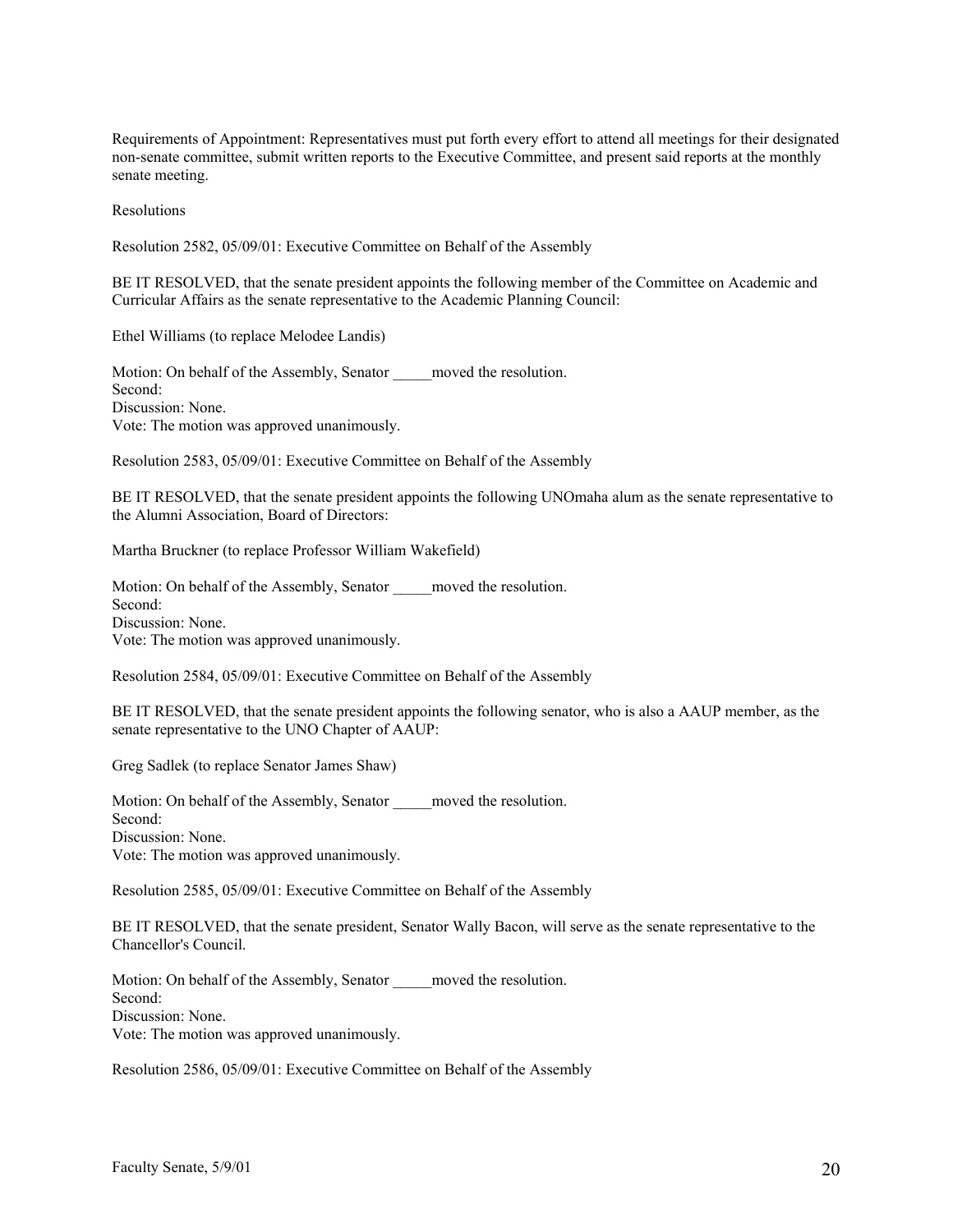BE IT RESOLVED, that the senate president, Senator Wally Bacon, will serve the senate representative to the Dean's Forum.

Motion: On behalf of the Assembly, Senator \_\_\_\_\_\_ moved the resolution. Second: Discussion: None. Vote: The motion was approved unanimously.

Resolution 2587, 05/09/01: Executive Committee on Behalf of the Assembly

BE IT RESOLVED, that the senate president appoints the following senator, who is also a graduate faculty member, as the senate representative to the Graduate Council:

Angela Valle (reappointment)

Motion: On behalf of the Assembly, Senator moved the resolution. Second: Discussion: None. Vote: The motion was approved unanimously.

Resolution 2588, 05/09/01: Executive Committee on Behalf of the Assembly

BE IT RESOLVED, that the senate president appoints the following member of the Committee on Goals and Directions as the senate representative to the Strategic Planning Steering Committee:

James Hagen (to replace Senator Franklin Thompson)

Motion: On behalf of the Assembly, Senator \_\_\_\_\_\_ moved the resolution. Second: Discussion: None. Vote: The motion was approved unanimously.

Appointment of 2001-2002 Senate Parliamentarian (Constitution, Article IV)

| Resolution 0000, 05/09/01: Executive Committee on Behalf of the Assembly = TABLED PENDING |  |
|-------------------------------------------------------------------------------------------|--|
| CONFIRMATION OF STIPEND                                                                   |  |

BE IT RESOLVED, that according to the Constitution of the Faculty Senate of the University of Nebraska, Article VI, Section 5.6, the senate president appoints the following faculty member as the 2001-2002 senate parliamentarian:

James Carroll (to replace Senator John Bartle)

Motion: On behalf of the Assembly, Senator moved the resolution. Second: Discussion: None. Vote: The motion was approved unanimously.

New Business

Banquet: Thursday, May 10, 6:30 p.m. (agenda attachment 25)

Executive Committee (Officers) and Cabinet (Chairs): Members meet year round.

Next Senate Meeting: All day retreat at Mahoney State Park on Wednesday, August 22.